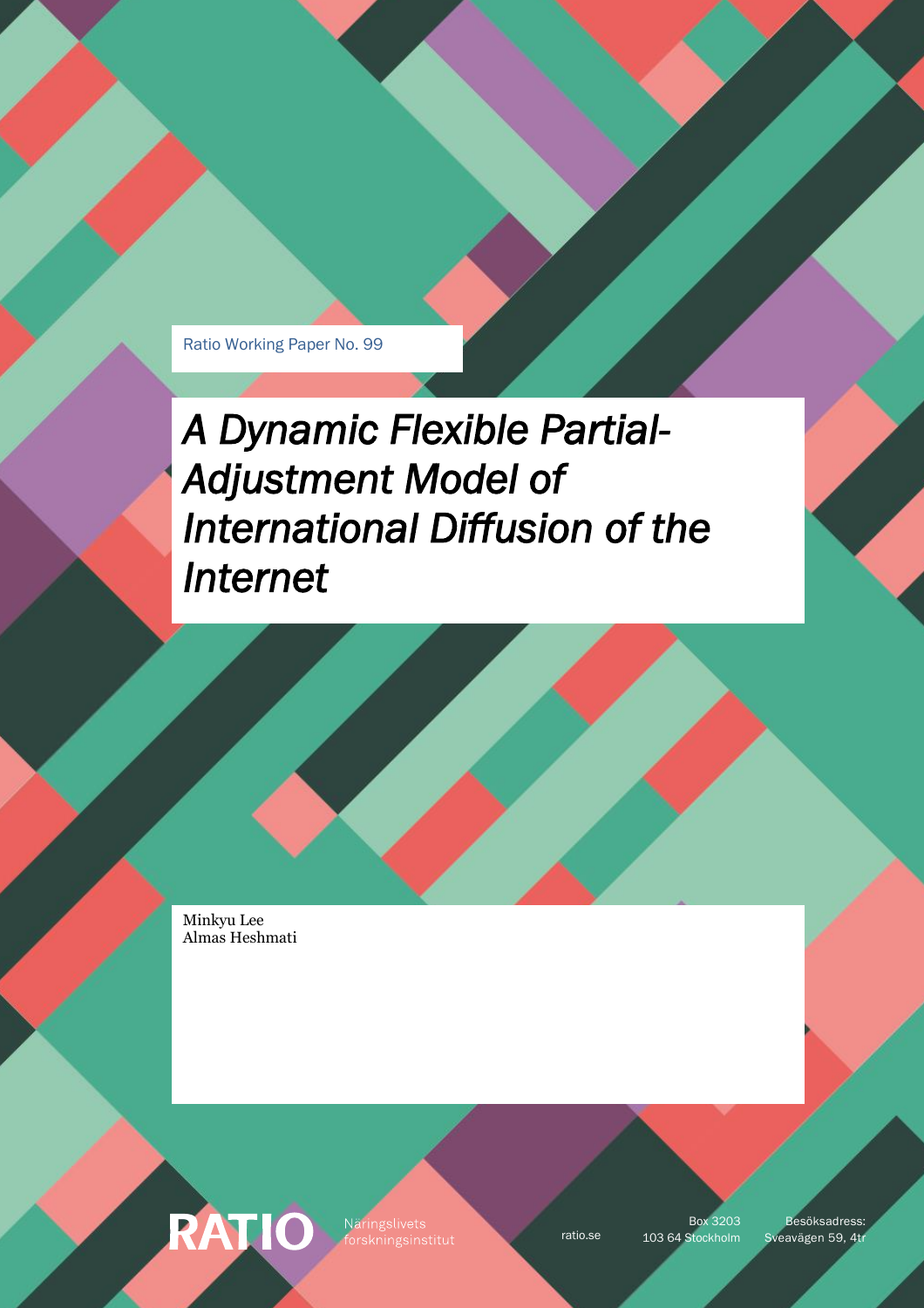# A Dynamic Flexible Partial-Adjustment Model of International Diffusion of the Internet

Minkyu Lee

Techno-Economics and Policy Program, College of Engineering, Seoul National University, San 56-1 Shinlim-dong, Kwanak-gu, Seoul 151-744, Korea E-mail: minkyu21@snu.ac.kr

and

Almas Heshmati The RATIO Institute and Techno-Economics and Policy Program, College of Engineering, Seoul National University, San 56-1 Shinlim-dong, Kwanak-gu, Seoul 151-744, Korea E-mail: heshmati@snu.ac.kr

May 19, 2006

#### Abstract

The paper introduces a dynamic, flexible partial-adjustment model and uses it to analyze the diffusion of Internet connectivity. It specifies and estimates desired levels of Internet diffusion and the speed at which countries achieve the target levels. The target levels and speed of adjustment are both country and time specific. Factors affecting Internet diffusion across countries are identified, and, using nonlinear least squares, the Gompertz growth model is generalized and estimated using data on Internet users for 59 countries observed over the years 1995 to 2002. The empirical results show that infrastructure variables such as personal computer ownership and telephone service increase the equilibrium level of internet diffusion. The speed of adjustment toward a target level decreases over time. Regarding model performance, the generalized dynamic Gompertz model that accounts for unobserved country heterogeneity effects outperforms other, simpler and static model specifications.

JEL classification Numbers: C23, L86, L96, O33, O57

Keywords: technology diffusion, Internet, panel data, technology adoption, Gompertz model.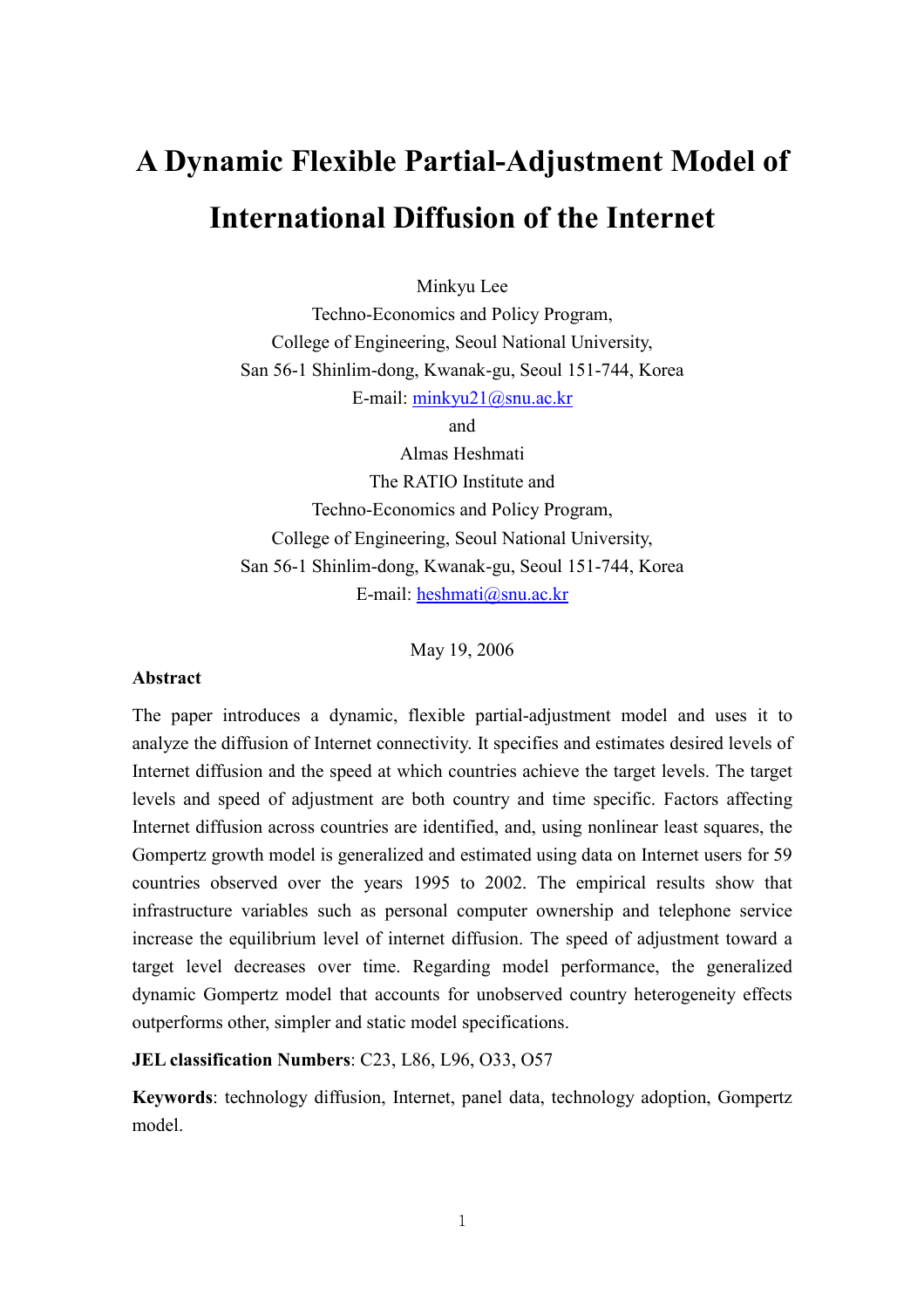## 1. Introduction

The products and services related to information technology (IT) play an ever increasing role in the economies of the world's nations, particularly the newly industrialized nations. The IT industry contributes much to the potential of new economies to develop and prosper. The Internet, in particular, has been described as one of the three major technological breakthroughs of the modern world,<sup>1</sup> with the other two technologies being the steam generator and electricity (Edquist & Henrekson, in press). The Internet can improve efficiencies and add to a nation's ability to build a "knowledge-based economy" in a stable fashion, given that several studies have found that in addition to facilitating communication and the flow of information, the Internet has spillover effects on other industries.

There exists a strong positive correlation across countries between gross domestic product (GDP) per capita and Internet connectivity; moreover, the presence or absence of the Internet is a factor contributing to the widening of inequality and income differentials between countries (Kiiski & Pohjola, 2002). The Internet is a major technological innovation with key political and social consequences. Politically, access to the Internet is expected to build up participatory democracy and has been used as an indicator of a country's level of democracy and tolerance. Socially, Internet access can act as a moderator of inequality in opportunity by making information available at low cost to everyone without discrimination, but it can contribute to increasing inequality when such access is unequally distributed among populations (Hargittai, 1999).

<sup>1</sup> The Internet is the publicly accessible worldwide network of interconnected computer networks that transmit data by packet switching using a standardized Internet protocol without regard for location. It is made up of thousands of smaller commercial, academic, domestic, and government networks. It carries various information and services, such as electronic mail, online chat, and the interlinked Web pages and other documents of the World Wide Web.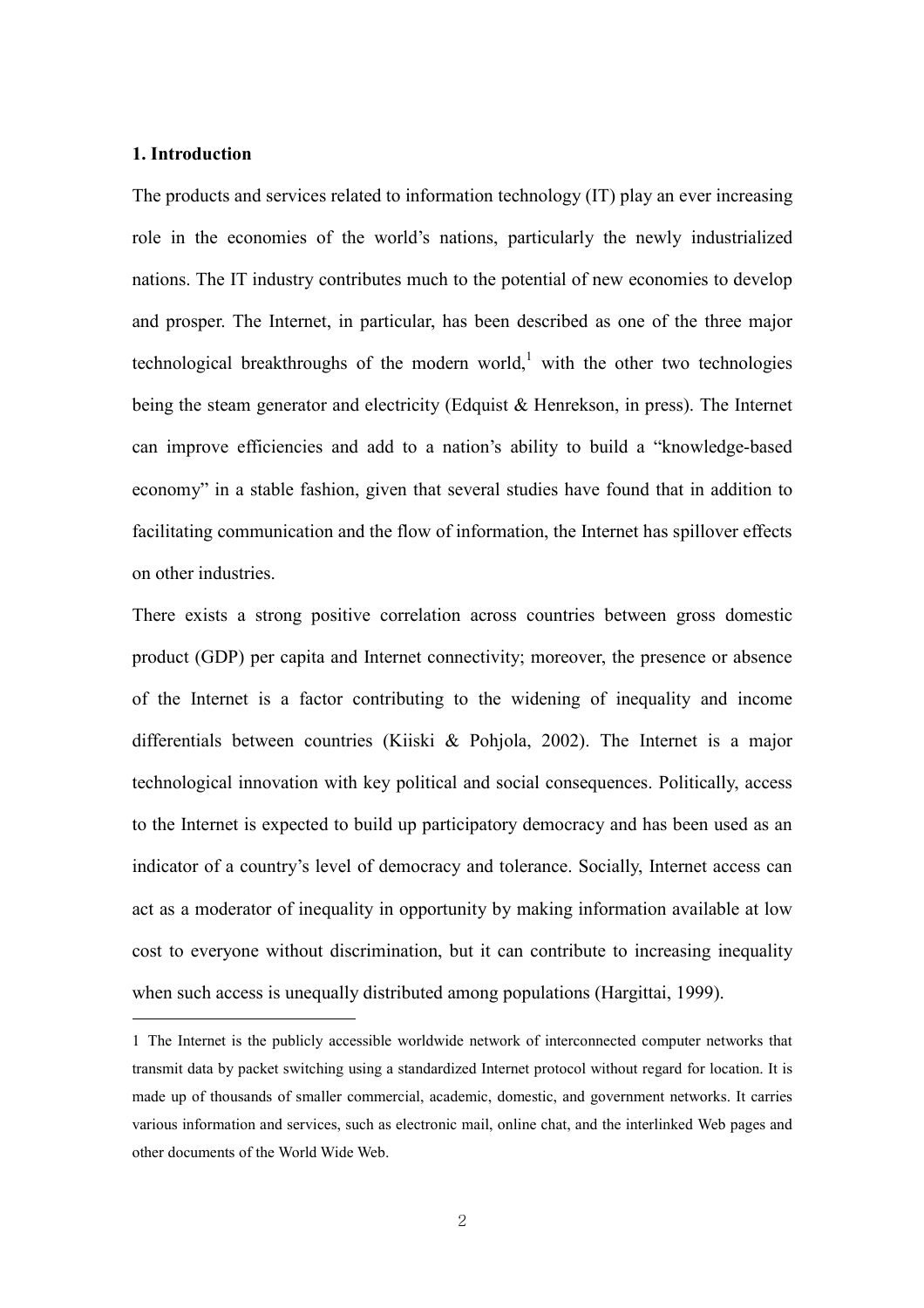Despite the productivity, connectivity, and many other recognized and measurable positive effects associated with the Internet, a widening international "digital divide" between and within countries following the recent decades of rapid development and diffusion of the Internet is a serious issue of concern. The digital divide is the socioeconomic difference between communities associated with access to computers and the Internet. The term refers to gaps between groups in their abilities to access and use IT services, due to differing literacy and technical skills, and the gap in availability of useful digital content. The problem is often discussed in an international context, indicating developed countries are far better equipped than developing countries to use the advantages of rapidly expanding Internet technology. A look at the worldwide geographical distribution of Internet users (see Table 1) shows that in 2002 users in Sub-Saharan Africa constituted only about 1% of the world's total.

# Table 1 about here

The more rapidly the rate at which Internet technology is developed and spread, the more the quality-of-life differences between developed and undeveloped countries become evident and significant. To judge from Figure 1, it appears that inequalities in opportunities, skills, and resources lead to a disturbing trend: the gap between highincome countries and low-income countries measured in Internet users per 100 inhabitants increases over time. $2$ 

## Figure 1 about here

This paper introduces a flexible, dynamic partial-adjustment model by which to analyze the international diffusion of Internet services. It specifies and estimates respective countries' desired level of Internet diffusion and the speed at which countries try to

 $\overline{a}$ 

<sup>&</sup>lt;sup>2</sup> Country classification is based on the World Bank's classifications according to countries' gross national income per capita in 2004. (World Bank, 2004)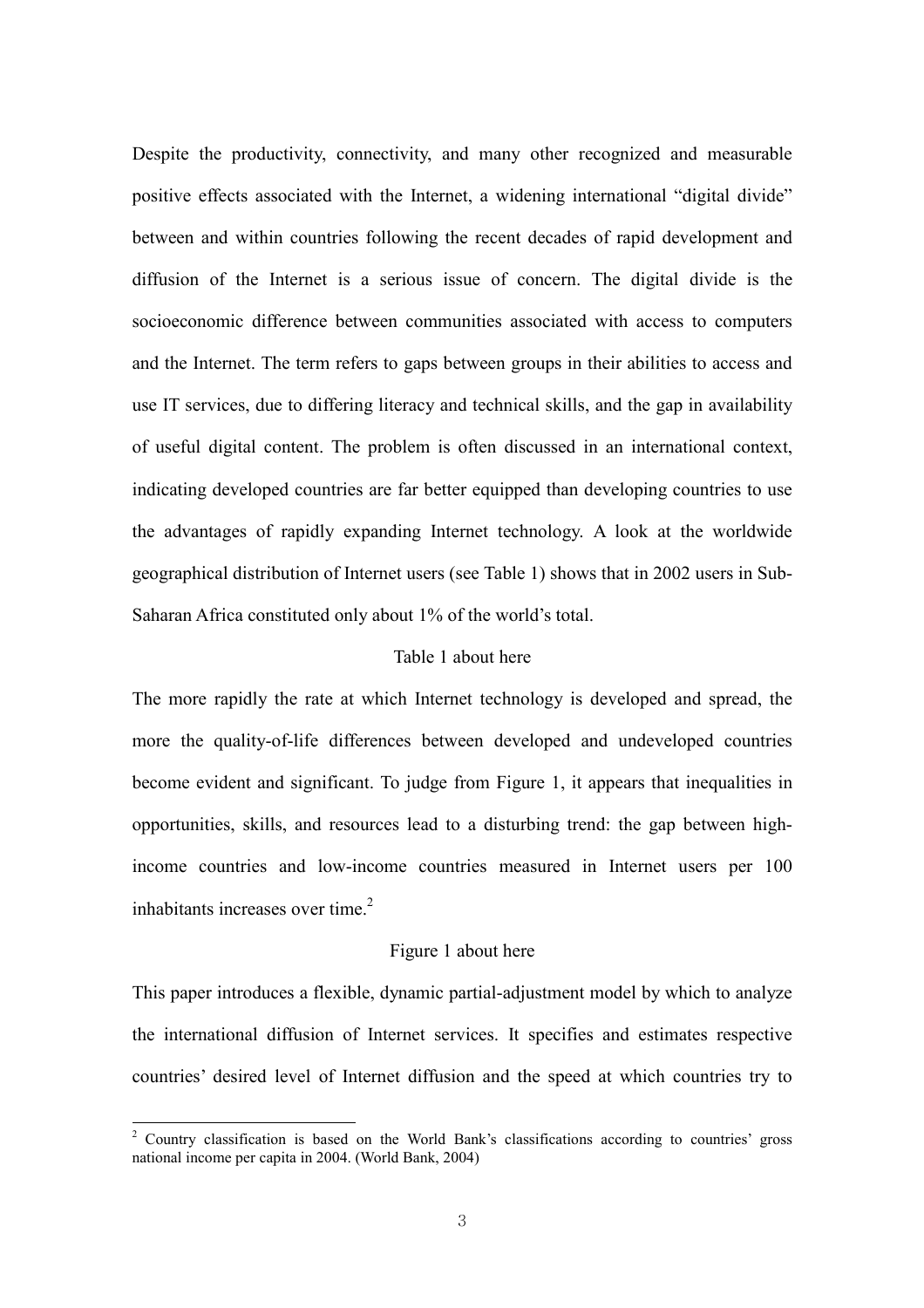attain their target levels of diffusion.<sup>3</sup> Thus the desired level as well as the speed of diffusion are both country and time specific. Several factors that affect the diffusion of the Internet across countries are identified. The Gompertz growth model is generalized to accommodate such flexibilities and estimated using data on Internet users for a sample of 59 developed and developing countries observed over the years 1995 to 2002. The empirical results show that personal computers and telephone main lines are among factors that increase the level of Internet diffusion. The speed of adjustment toward the target level of diffusion decreases over time as the overall diffusion level increases. The generalized dynamic Gompertz model accounting for country heterogeneity effects outperforms the simpler and static model specifications. In sum, the results show evidence of significant heterogeneity in both the level of optimal Internet diffusion and its adjustment across countries and over time.

This paper is organized as follows. Section 2 discusses the theoretical basis for our diffusion model. Section 3 reviews relevant literature on dynamic technology diffusion models. Section 4 discusses the empirical model and estimation procedures used. A description of the study's data and variables is provided in section 5. The performance of different models, the model selection, and the empirical results are discussed in section 6. Finally, section 7 presents conclusions and possible directions for future research.

## 2. The Theoretical Model

The diffusion of an innovation has been defined as "the process by which that innovation is communicated through certain channels over time among the members of

<sup>&</sup>lt;sup>3</sup> Any changes in the internet connectivity are towards a desired level which is the optimal level of diffusion from the producer's perspective. Given the conditions we assume this is corresponding to the equilibrium level. Thus, the terms desired, optimal and equilibrium are used interchangeably in this paper.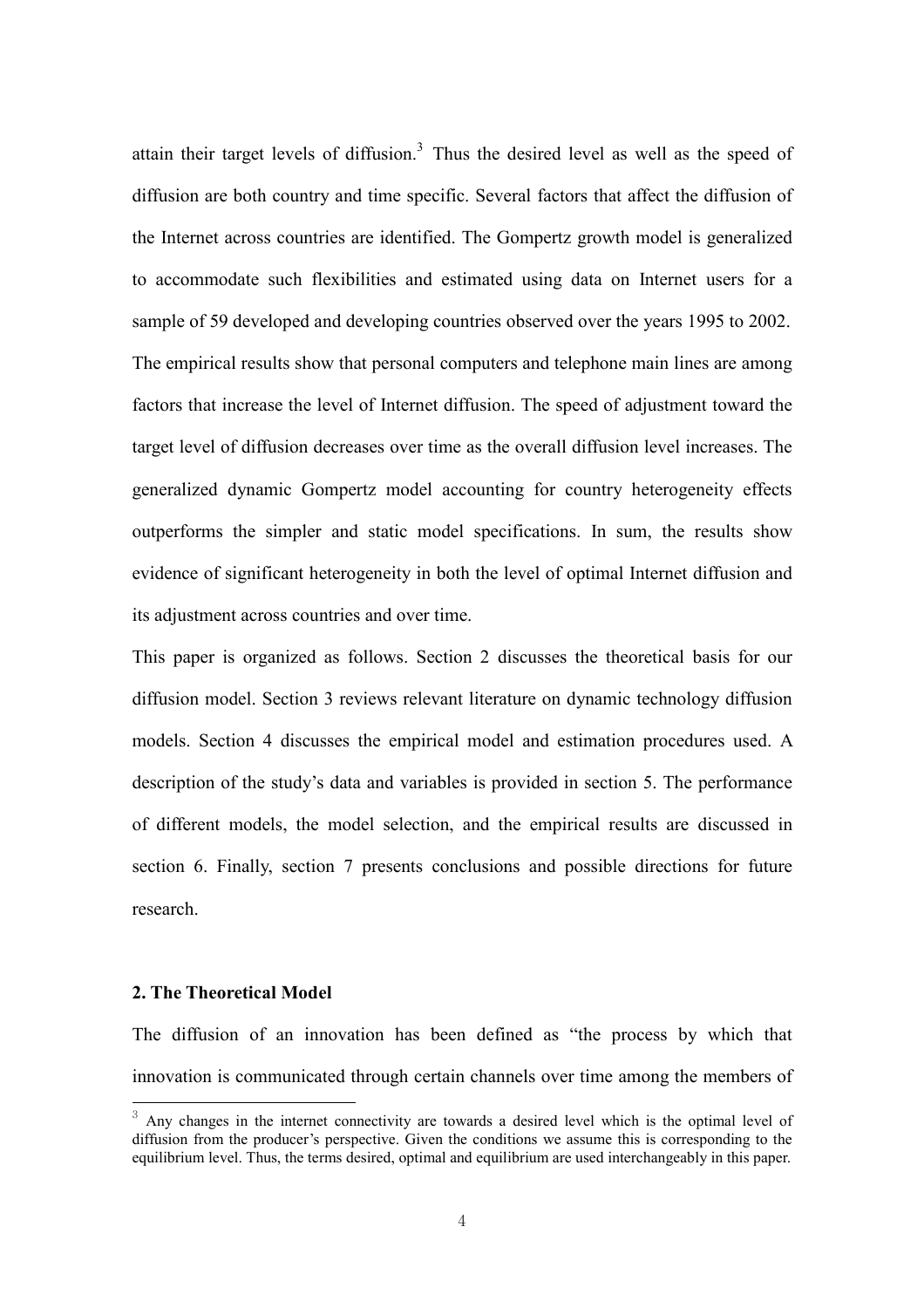a social system" (Rogers, 2003). The elements of diffusion are the innovation, the channels of communication, time, and the social system. Diffusion has a cumulative adoption distribution of the form of an S-shaped (sigmoid) curve. In the initial stages of the diffusion process, a few members of the social system adopt the innovation. In subsequent time periods, an increasing number of adoptions occur at an increasing rate. Finally, the trajectory of the diffusion curve slows and begins to level off, reaching an upper asymptote corresponding to the maximum potential number of users of the technology (Mahajan & Peterson, 1985).

In the IT literature one finds three models that are frequently used to analyze technology diffusion: the Bass model, the Gompertz model, and the logistic growth model. The Bass (1969) model is a general model often used to explain the diffusion of a new technology with an S-shaped diffusion pattern. In the Bass model, it is assumed that consumers can be divided into two groups: innovators and imitators. Each group's members are motivated to purchase the product differently. That is to say, innovators are affected only by external factors, such as mass communication, regardless of who else is purchasing the technology, but imitators adopt the product on the basis of word of mouth of cumulative adopters.

In an analysis of the performance of the Bass model, Meade and Islam (1995) report that in the case of telecommunications equipment, the estimates of the innovation coefficient were negative for every time series, and the model was thus reestimated with the innovation coefficient constrained to be zero. $4$  Such constraint means that the theoretical division of potential adopters into innovators and imitators is not an appropriate representation of the adoption of telecommunications equipment. In

 $\overline{a}$ 

<sup>&</sup>lt;sup>4</sup> In Meade and Islam's study, the local logistic, simple logistic, and Gompertz models outperformed the other growth curve models considered.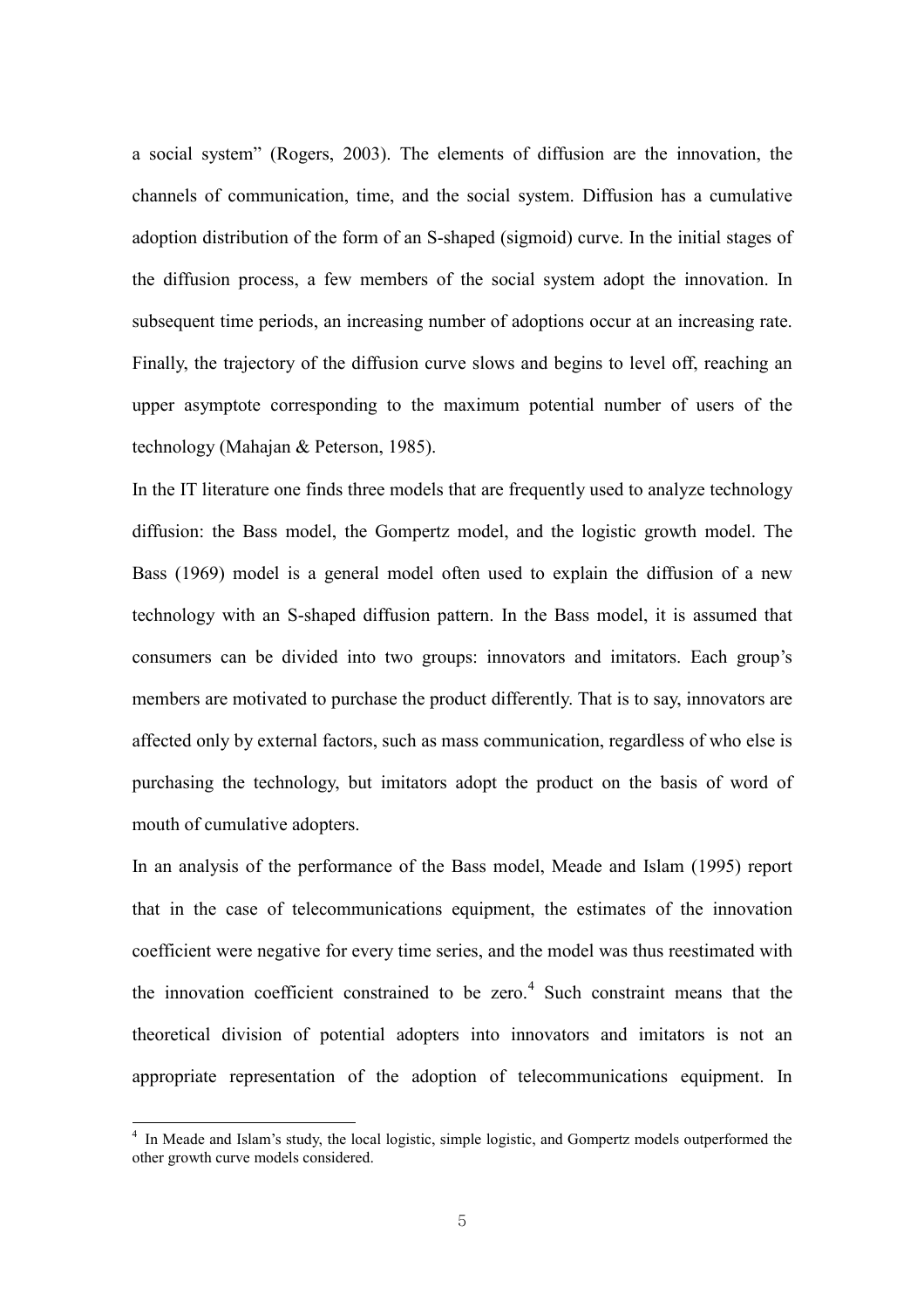addition, given that telecommunications services are interactive in nature, it appears to us that the diffusion of Internet services, with its late takeoff, exhibits a significant degree of asymmetry. Thus, on the basis of fitness criteria, we have chosen the Gompertz model instead of the Bass or the logistic growth models.<sup>5</sup>

Dixon (1980) has shown that the Gompertz model, with its long-tailed diffusion curve characteristics, is appropriate for data that exhibit a significant degree of asymmetry. Dixon describes a model developed to study the spread of hybrid corn in the United States as a case study in the economics of technological change, expressed as follows:

$$
(1) \t P_{it} = K_i \alpha_i^{\beta_i T},
$$

where P represents the proportion of the total corn acreage of a state,  $K_i$  is the ceiling value of corn acreage (= 1.00), and  $\alpha$  and  $\beta$  are unknown parameters to be estimated. The subscripts  $i$  and  $t$  indicate observation and time periods, while the variable  $T$  represents a time trend.

The differential and rate-of-growth equations for the Gompertz diffusion model outlined in equation 1 may be written as the following relations:

(2) 
$$
\frac{dP_{it}}{dt} = (\ln \beta_i)(P_{it})(\ln(P_{it} / K_i)).
$$

(3) 
$$
\frac{dP_{it}}{dt} \cdot \frac{1}{P_{it}} = (\ln \beta_i)(\ln P_{it} - \ln K_i).
$$

Dixon found that the Gompertz model was preferred to the logistic model in 27 out of a total of 31 cases in the case of the diffusion of hybrid corn.

Using the Gompertz model, Kiiski and Pohjola (2002) estimated the diffusion of Internet hosts per capita at the country level. $<sup>6</sup>$  The model, in the form of a partial-</sup> adjustment process, is written as follows:

<sup>&</sup>lt;sup>5</sup> The logistic growth curve is appropriate for data that exhibit a significant degree of symmetry.

<sup>6</sup> A host is a computer through which users access network services.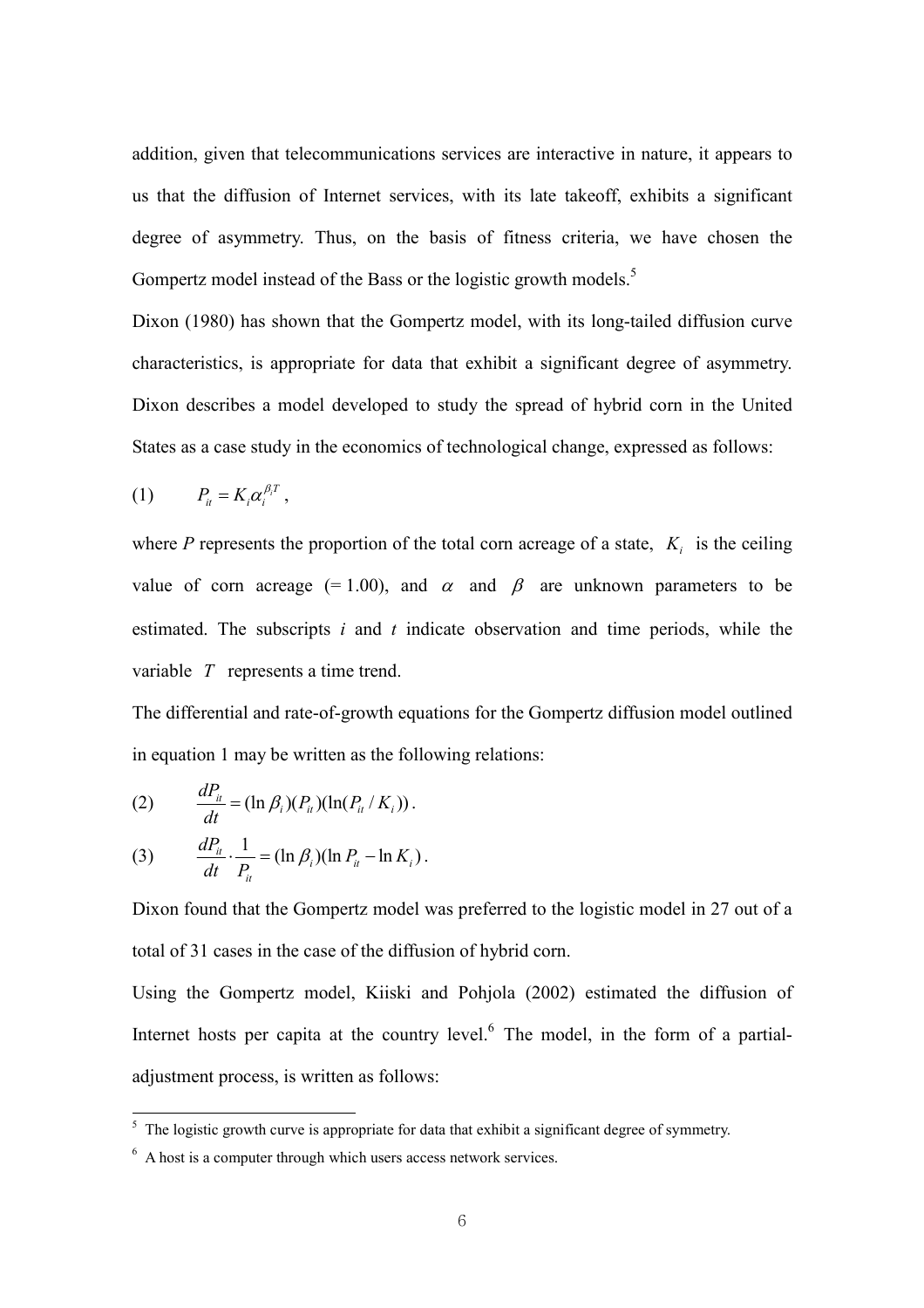(4) 
$$
\ln H_{it} - \ln H_{it-1} = \alpha_i (\ln H_{it}^* - \ln H_{it-1}).
$$

(5) 
$$
\ln H_{it}^* = \beta_{i0} + \beta_{i1} \ln Y_{it} + \beta_{i2} \ln P_{it} + \gamma' Z_{it}.
$$

Inserting equation 5 into equation 4 and rearranging the relation, the model specified in terms of observable factors is written

(6) 
$$
\ln H_{it} - \ln H_{it-1} = \alpha_i \beta_{i0} + \alpha_i \beta_{i1} \ln Y_{it} + \alpha_i \beta_{i2} \ln P_{it} + \alpha_i \gamma' Z_{it} - \alpha_i \ln H_{it-1},
$$

where  $H_{ii}$  denotes the number of Internet hosts per capita in country i in year t,  $H^*$  is the corresponding optimal or target level, and  $\alpha$  is the speed at which the current level of Internet connectivity diffuses toward the optimal level of connectivity. Kiiski and Pohjola assume that the equilibrium level of Internet hosts per capita is a function of other observable variables such as GDP per capita and Internet access cost, but they assume the speed of adjustment is invariant both across sample countries and over time.

Yet the assumption of invariant speed of adjustment is unrealistic. In this study we relax that assumption. In other words, we allow the optimal level of connectivity and the speed of adjustment to vary by both country and time. Both of them are specified as functions of observable variables. Furthermore, we allow for nonlinearity of the relation and estimate the model by using an iterative estimation procedure whereby both optimal level of connectivity and speed of adjustment are estimated simultaneously.

# 3. A Review of the Literature

Although study of the diffusion of Internet connectivity is a relatively new area of focus, various studies exist focusing on how to model that diffusion and how to compare Internet penetration across countries. Several works were mentioned in the previous section, and here we review a number of others relevant to the current study. The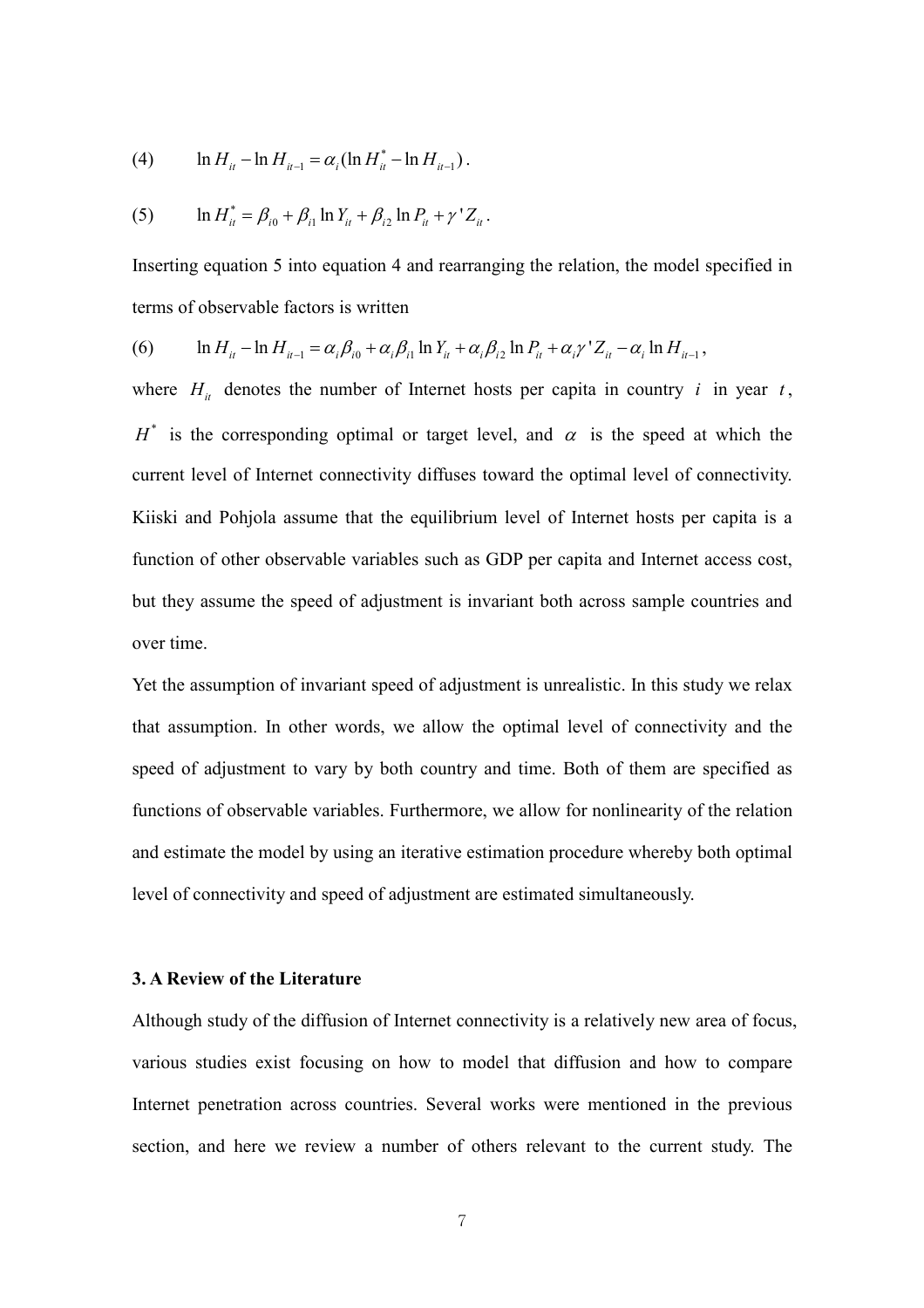objective is to put our model into context and not necessarily to provide a comprehensive review of the literature.

Gatignon, Eliashberg, and Robertson (1989) developed an econometric model for the diffusion of innovations at the individual-country level that allows the parameters of the process to differ systematically across the sample countries. Then, specific variables characteristic of a country such as cosmopolitanism, mobility, and sex roles can affect the innovation coefficient and imitation coefficient of the Bass model. Thus, their model allows for heterogeneity in both the intercepts and the slopes. Kumar, Ganesh, and Echambadi (1998) investigated how to identify factors that explain why the adoption process differs among countries. As a result, the clustering of countries with similar diffusion patterns is possible.

The two multinational diffusion studies mentioned in the previous paragraph describe estimated diffusion parameters, which are then used as a dependent variable affected by other country-specific characteristics. However, a one-step procedure is desired, as that would prevent the inconsistency in the underlying assumptions of the two steps. The present study is a one-step procedure in that it estimates the technology diffusion process and, in addition, explains variations in the desired level and the speed at which technology diffuses over time and across countries.

In a third study, Dekimpe, Parker, and Sarvary (2000) looked at global adoption processes by observing countries that had sequentially adopted cellular technology. They attempt to learn how exogenous variables (such as country demographics and economic, political, and social factors) and an endogenous variable (elapsed time) affect the diffusion process of cellular technology. The results suggest that a global demonstration effect exists and counties whose GDP per capita is relatively high adopt cellular technology early.

8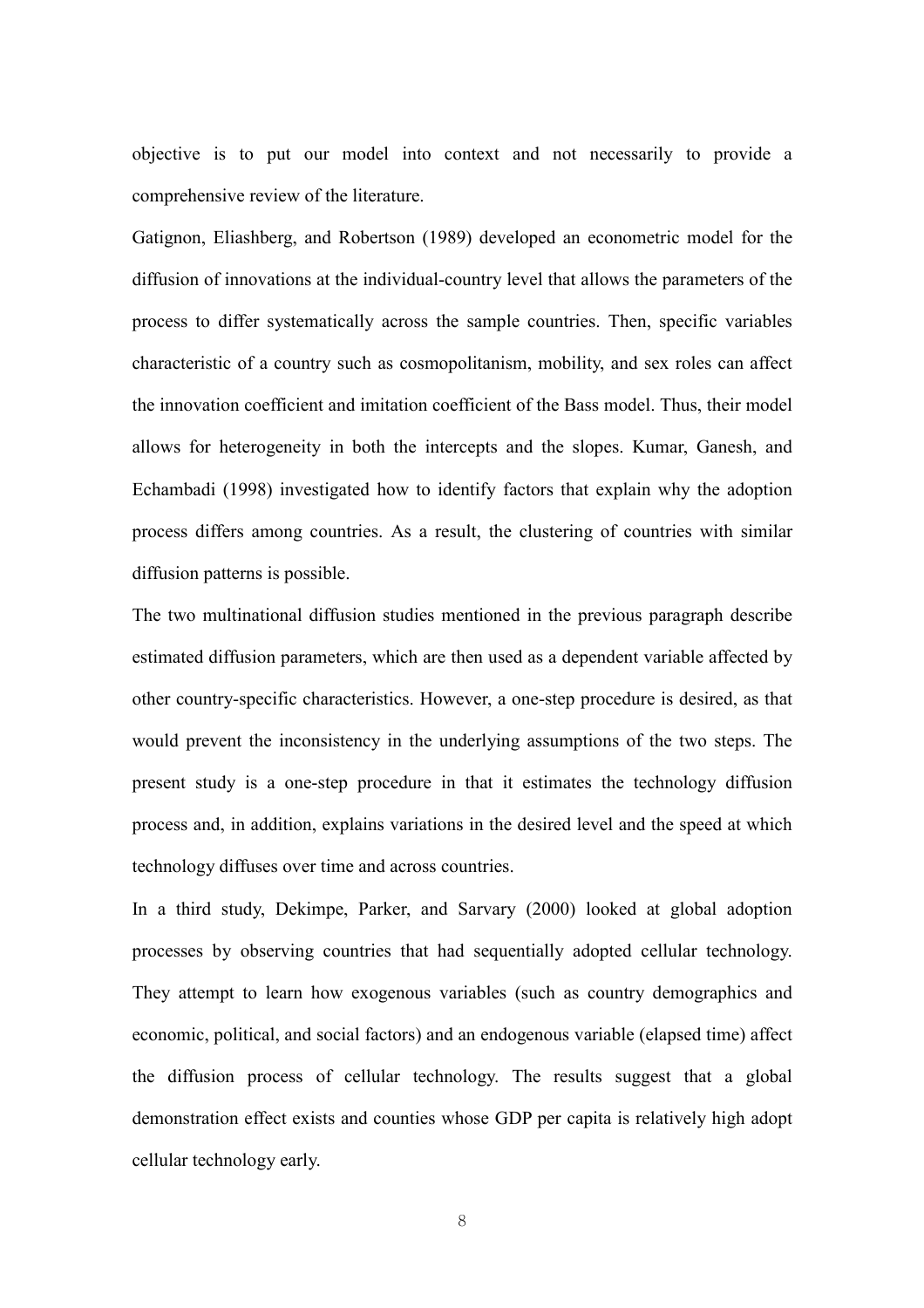Hargittai (1999) analyzed variations in the number of Internet hosts per 100 inhabitants across Organisation for Economic Co-operation and Development (OECD) countries for the year 1998. She relates variations in the density of Internet hosts to several explanatory variables measuring economic indicators—such as human capital, institutional legal environment, and existing technological infrastructure. Hargittai concludes that economic wealth and telecommunications policy are especially important explanatory factors affecting the diffusion of the Internet.

In a more recent study, Kiiski and Pohjola (2002) investigated the factors that determine the diffusion of Internet connectivity across countries by using the Gompertz model specification. The model, presented in the previous section, serves as a starting point, or benchmark, for the current study. Kiiski and Pohjola conclude that the observed growth rate in the number of Internet hosts per capita is best explained by GDP per capita and Internet access cost. Their sample includes both developing and developed countries.

The present study extends Kiiski and Pohjola's framework in a number of ways. First, as an indicator representing the diffusion of Internet connectivity, we take into consideration not only the number of Internet hosts per capita but also the number of Internet users per 100 inhabitants. Thus, not only diffusion but intensity of use of the Internet are represented, which is a more thorough measure of penetration of the Internet. Second, in view of each country's respective economic conditions, the speed of adjustment in the Gompertz model is represented as a function of country- and timevariant variables, so that the model is non-constant and less restrictive compared with previous models we have cited. Furthermore, it is a one-step procedure, avoiding the disadvantages of a two-step estimation procedure.

#### 4. Empirical Model and Estimation Method

9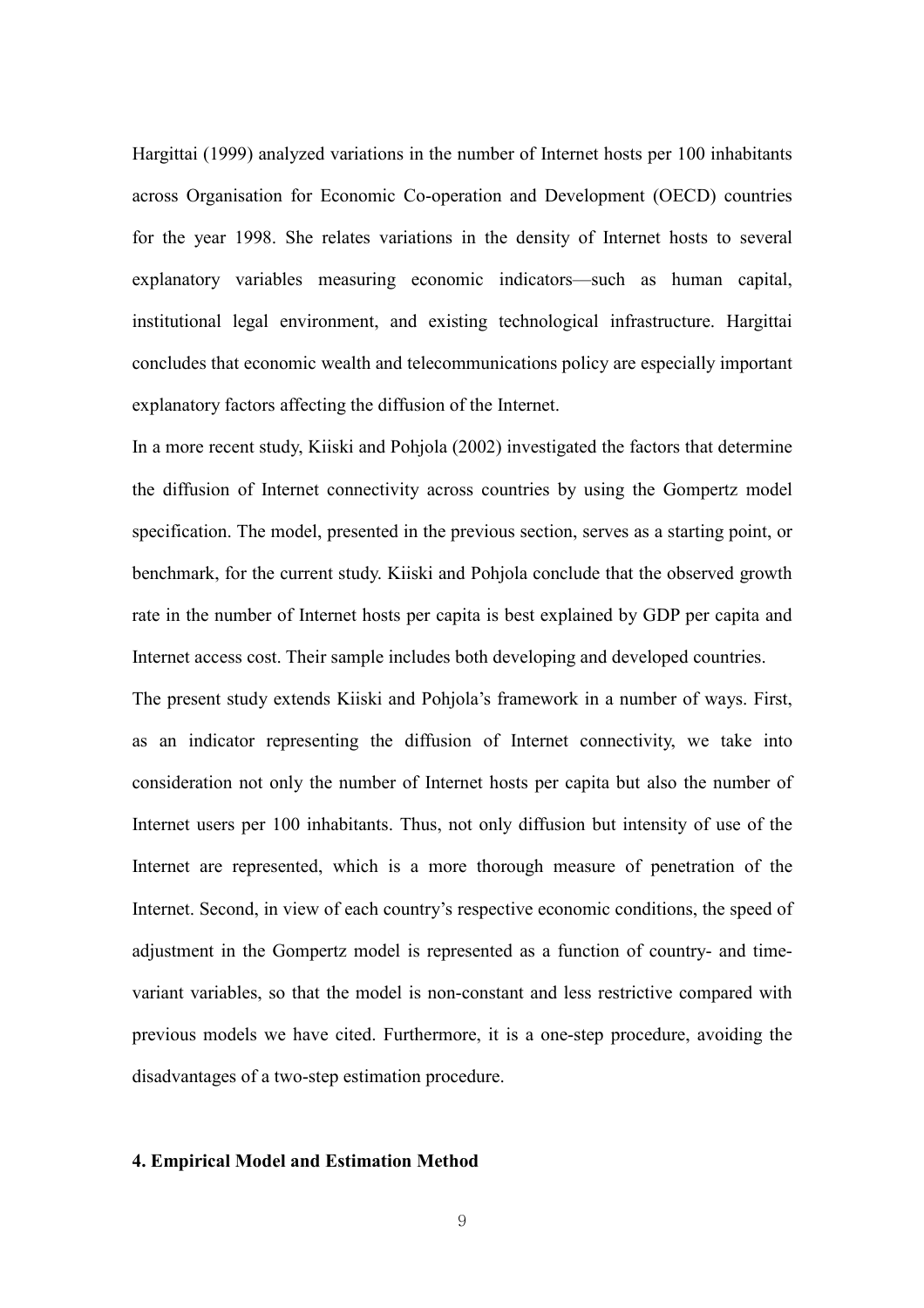For the reasons already stated, we employ the Gompertz model in this study. It is expressed as follows:

(7) 
$$
\frac{dY_{ii}}{dt} = \delta_{ii} Y_{ii-1} (\ln Y_{ii}^* - \ln Y_{ii-1}) + e_{ii},
$$

where  $Y_{it}$  represents the number of Internet users per 100 inhabitants in country i in period *t*,  $Y_{it}^{*}$  is the equilibrium level,  $\delta_{it}$  is the speed of adjustment toward the equilibrium level, and  $e_{it}$  is the stochastic disturbance term, which traditionally in econometrics is assumed to have mean zero and constant variance. However, the model is rewritten in log-log form as follows:

(8) 
$$
\frac{d \ln Y_{it}}{dt} = \delta_{it} (\ln Y_{it}^* - \ln Y_{it-1}) + e_{it}.
$$

(9) 
$$
\ln Y_{it} = (1 - \delta_{it}) \ln Y_{it-1} + \delta_{it} \ln Y_{it}^* + e_{it}.
$$

The equilibrium level can be expressed as the optimal or target level of Internet penetration as well. The modeling in equation 9 is similar to the model of capital structure introduced in Heshmati (2001). In his study, the optimal leverage ratio (debt to total capital) and the speed of adjustment are allowed to vary across firms and over time. In order to extend the Gompertz model, we use Heshmati's framework. Let the equilibrium-level variable for country  $i$  at time  $t$  be

(10) 
$$
\ln Y_{it}^* = F(Z_{it}, X_i, X_t)
$$
,

a function,  $F(.)$ , of a vector of country- and time-variant variables,  $Z_{it}$ , determining the optimal level of Internet users, where  $X_i$  and  $X_t$  are country-specific and timespecific effects. Thus, the equilibrium level is allowed to vary across countries and time. The speed of adjustment  $\delta_{\mu}$  may itself be a function,  $G(.)$ , of some underlying variables, written as

$$
(11) \qquad \delta_{it} = G(N_{it}, M_i, M_t),
$$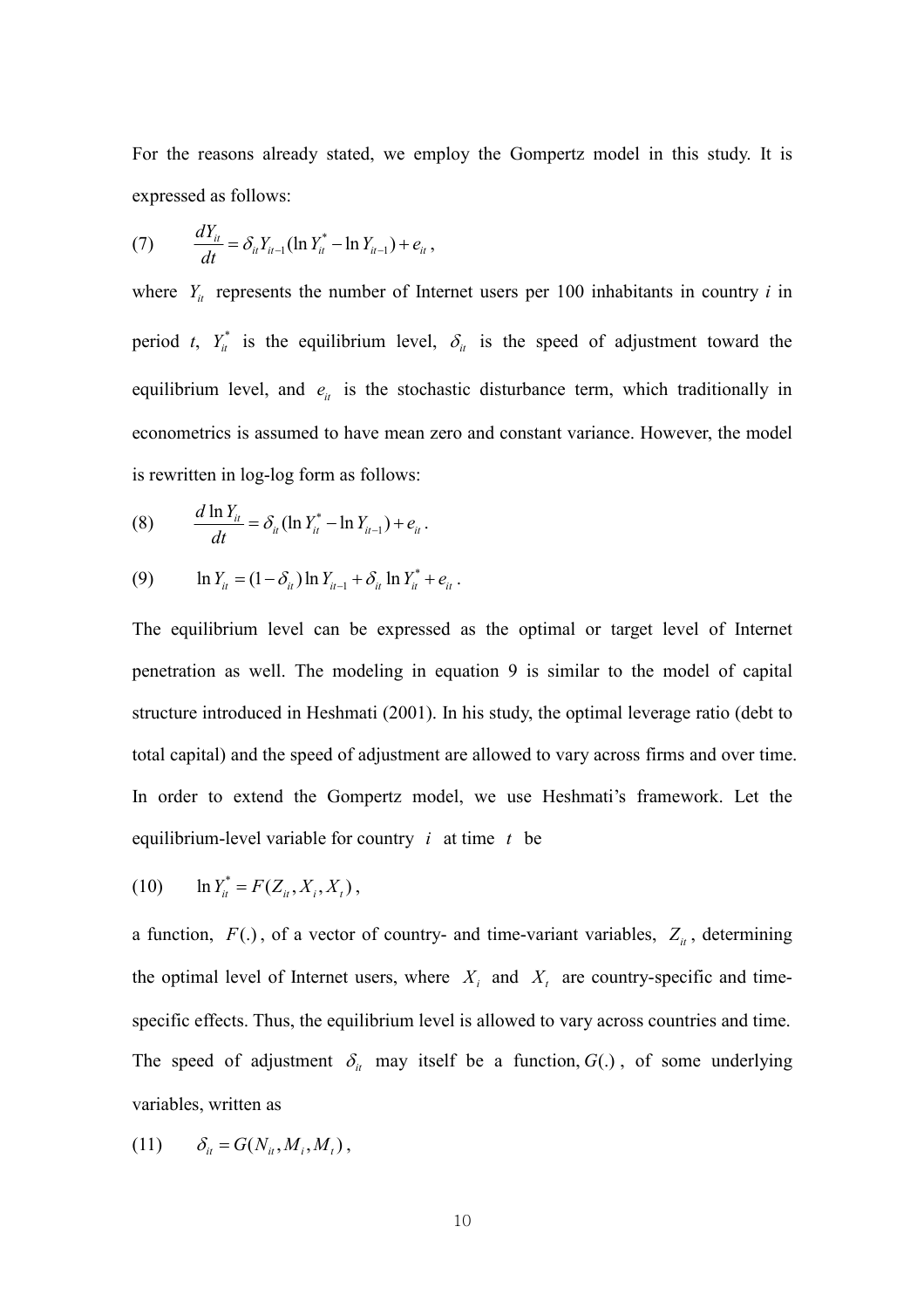where  $N_{it}$  is a vector of country- and time-variant variables determining the speed of adjustment. The  $M_i$  and  $M_t$  are country-specific and time-specific effects. We assume the following general functional relationship for  $\ln Y_i^*$ :

(12) 
$$
\ln Y_{it}^* = \alpha_0 + \sum_j \alpha_j Z_{jit} + \sum_s \alpha_s X_s + \sum_t \alpha_t X_t,
$$

and the following form for the speed of adjustment  $\delta_i$ :

$$
(13) \qquad \delta_{it} = \beta_0 + \sum_k \beta_k N_{kit} + \sum_s \beta_s M_s + \sum_t \beta_t M_t.
$$

Since the model in equation 9 is nonlinear in parameters, we use a nonlinear regression procedure to estimate it, where  $\ln Y_{it}^{*}$  and  $\delta_{it}$  are specified as vector of determinants of equilibrium level  $(Z:$  computer, telephone subscriptions, and urbanization); vector of determinants of the speed of adjustment ( $N$ : Gini index of income inequality, monthly telephone subscription rate, GDP per capita, and average years of schooling); and vector of unobservable ( $X$  and  $M$ : time trend, unobservable country-specific) effects.

For the purpose of comparison, we also present results from the model if the speed of adjustment  $\delta_{it}$  is taken to be constant (as in traditional dynamic partial-adjustment models) and if country dummy variables are not included (corresponding to a pooled model).

To estimate the nonlinear regression model, TSP (Time Series Processor), version 4.5, a computer package widely used for the computation, is executed.

#### 5. Data and Variables

The data are obtained from various secondary sources. GDP per capita in U.S. dollars at constant (1995) prices and average years of schooling are from the World Bank's World Development Indicators 2004 (2004). The Gini index measuring income inequality in a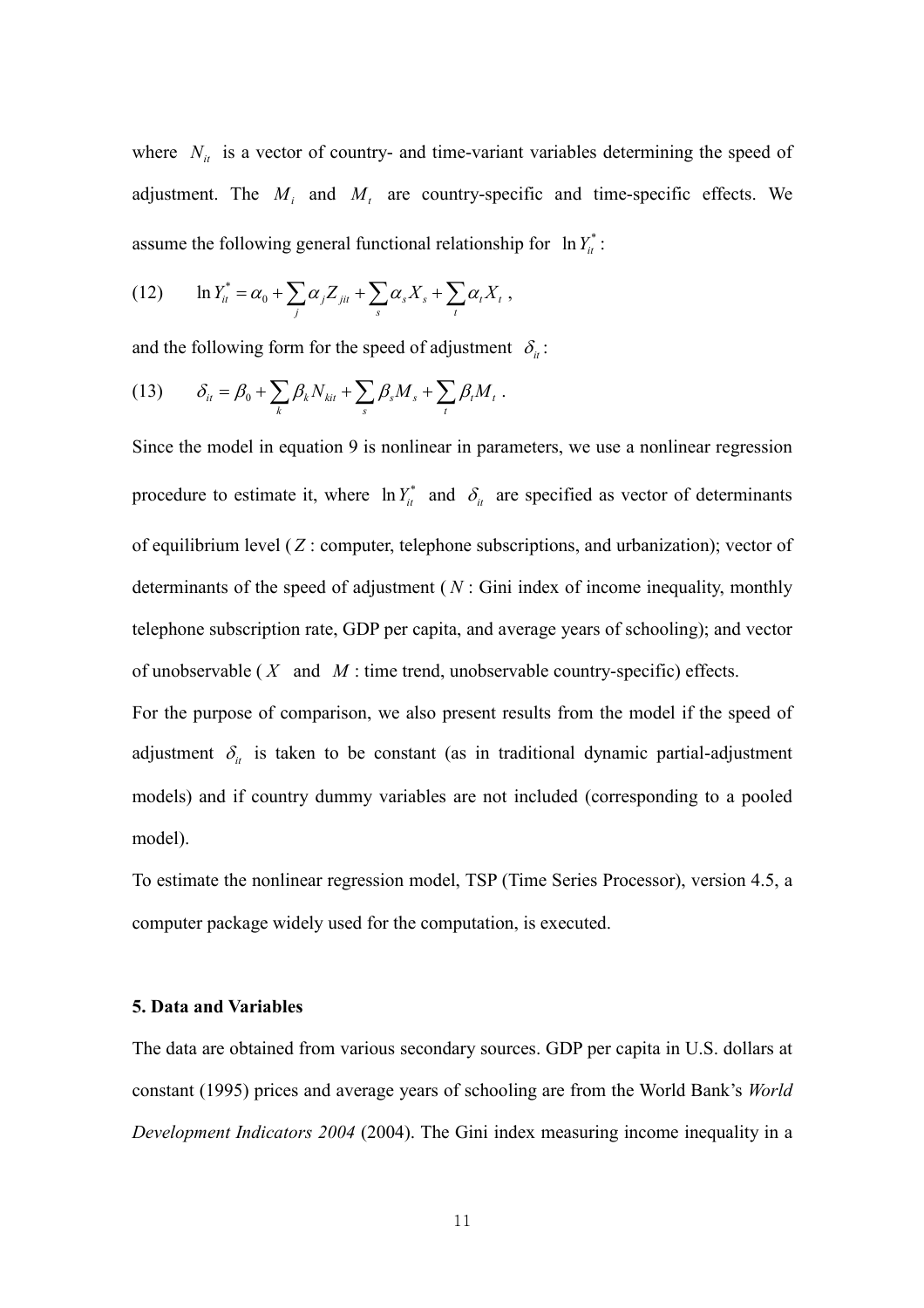country is obtained from the World Income Inequality Database (United Nations University/World Institute for Development Economics Research, 2005).<sup>7</sup> Telecommunications data are from World Telecommunication Indicators 2004 (International Telecommunication Union, 2004).

The sample includes data covering 59 countries observed over an eight-year period, from 1995 to 2002. The total number of observations is 472 (59  $\times$  8). The sample is small, but it includes most OECD members and several developing countries.<sup>8</sup> In terms of population, land area, or GDP, the data cover a significant portion of global Internet use. Table 2 shows the country classifications by Internet users per 100 inhabitants as of 2002. The data indicate that among the 59 countries in the analysis, Sweden has the most Internet users per 100 inhabitants. In contrast, the fewest number of users are found in Nepal and Uganda. On the whole, OECD countries are leaders in terms of number of Internet users per 100 inhabitants.

# Table 2 about here

Table 3 describes the variables used in this study and presents some summary statistics. According to the Gini index, the lowest levels of income inequality are found in the Slovak Republic and Sweden, whereas the greatest levels are found in South Africa and Zimbabwe. Because they represent necessary infrastructure for Internet connectivity, personal computers and telephone main lines are taken into consideration. The average number of personal computers per 100 inhabitants is 14.70. In terms of GDP per capita, Japan and Switzerland are the wealthiest countries in the sample. With regard to average years of schooling, the United States and Norway lead the way in education.

<sup>7</sup> The Gini coefficient is defined as the ratio of the area between the Lorenz curve of the distribution and the curve of the uniform distribution to the area under the uniform distribution.

<sup>8</sup> Among the OECD's 30 member countries, only the Czech Republic, Iceland, and Luxembourg are not included in our analysis.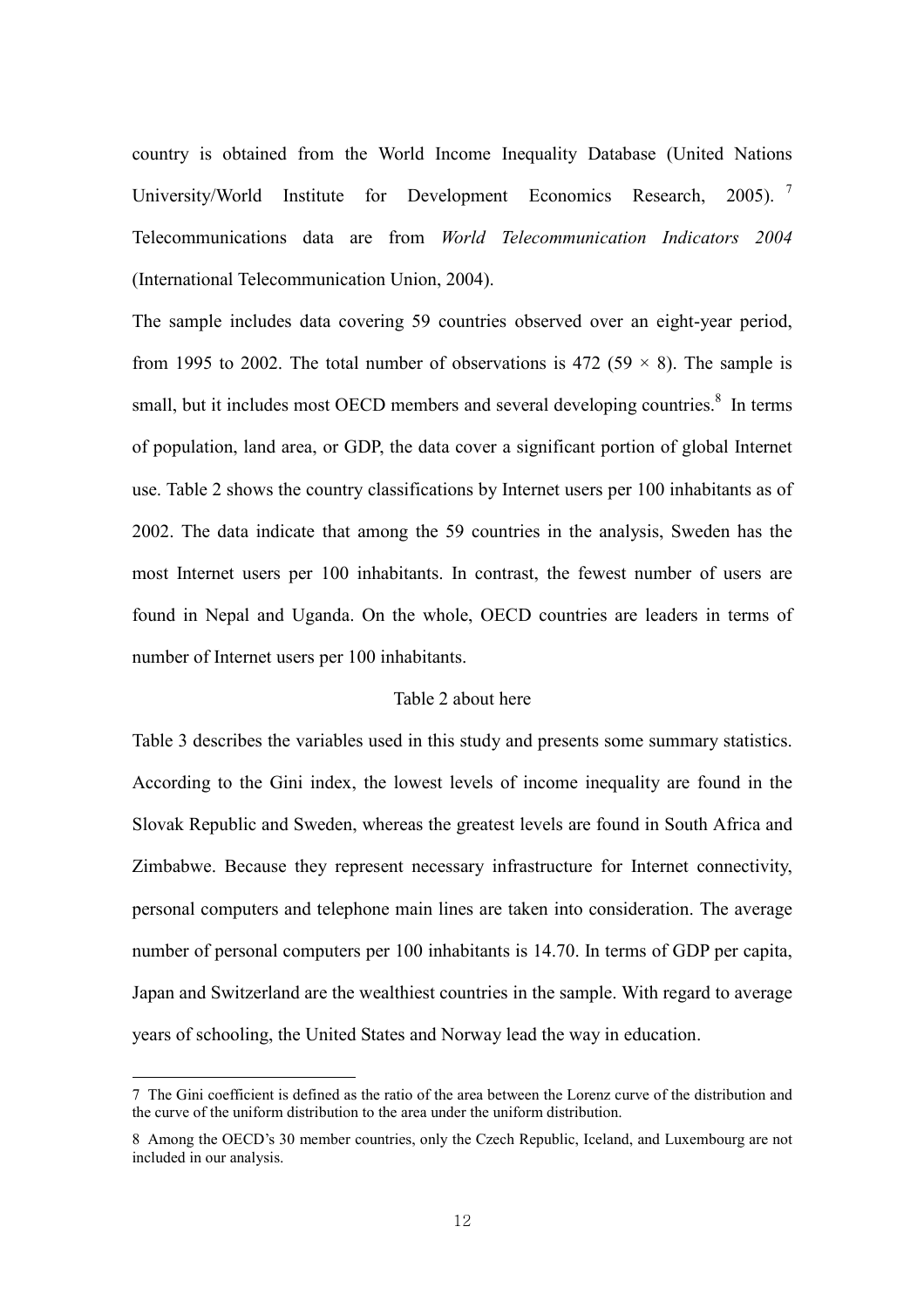## Table 3 about here

With respect to the determinants of equilibrium level, personal computers per 100 inhabitants, telephone main lines per 100 inhabitants, the level of urbanization, and country dummy variables are considered. Use of the Internet requires adoption of a computer and, as a means of connection, the presence of telephone lines. We expect that such telecommunications infrastructure indicators have a positive effect on the equilibrium level. We include an urbanization-share variable that represents the level of urban population relative to total population of the area. Generally, a high ratio of urbanization results in a rapid change from local livelihoods such as agriculture or more traditional local services to modern industry and urban and related commerce. In addition, people in urban areas are more inclined to be well informed about new technologies. We expect a positive relationship between urbanization and equilibrium level. Notwithstanding the inclusion of the determinants listed above, unobservable country-specific effects may still exist. Thus, we include country dummies to capture unobserved country heterogeneity.

Secondly, the Gini index, cost, time trend, time trend squared, GDP per capita, and average years of schooling are included in the model as determinants of speed of adjustment in Internet technology diffusion. The Gini index, representing income inequality, is a number between the extreme cases of 0 and 1, where 0 corresponds to perfect equality (i.e., everyone in a society has the same income) and 1 corresponds to perfect inequality (i.e., one person has all the income, and everyone else has zero income). It seems probable that people in countries with relatively more income equality have an easier time accessing the Internet and that consequently the diffusion speed there would be more rapid. Hence, we expect the Gini index to have a negative effect on the speed of adjustment. Clearly, if the cost to access the Internet is relatively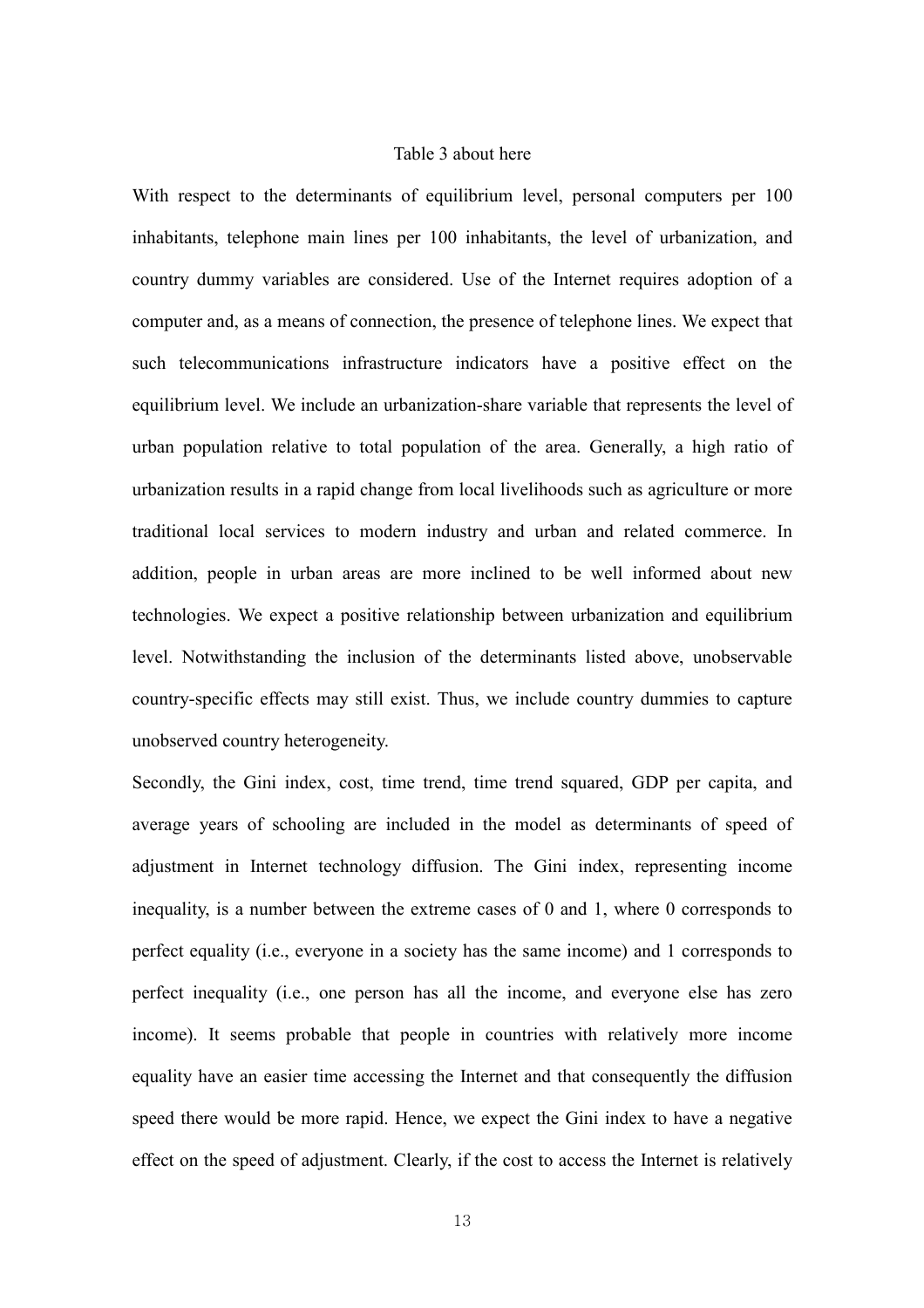expensive, that reduces the incentive for low-income people to pay for Internet usage and to adopt the Internet. Unfortunately, collecting data on monthly Internet access costs in all of the 59 countries has been impossible, and the monthly telephone subscription cost at the country level is assumed to be a proxy of Internet access cost.

We include the variables time trend as well as time trend squared to better capture the nonlinear S-shaped curve. GDP per capita, as a measure of the size of a country's economy, is often used as an indicator of standard of living. People in countries with a relatively high GDP per capita can easily adopt the Internet. We therefore expect GDP per capita to have a positive effect on the speed of adjustment. On the whole, bettereducated people are more likely to early-adopt new technologies than less-educated ones. Accordingly, it is expected that the education variable, measured as average years of schooling, will have a positive effect on Internet adoption.

#### 6. Empirical Results

## 6.1. Model Selection

The results of the nonlinear least squares regression estimation of the dynamic, flexible partial-adjustment Gompertz model (equation 9) specified in accordance with the above are reported in Table 4.

# Table 4 about here

In this section, we focus on issues related to the fit and explanatory power of the model. Three alternative specifications of the model are estimated. They differ in degree of flexibility in the speed of adjustment toward the target level of Internet use. The objective is to determine whether the flexible diffusion model that uses the flexible adjustment parameter  $\delta$  and incorporates unobservable country-specific effects (Model 3) offers better modeling than the restricted model that uses the constant  $\delta$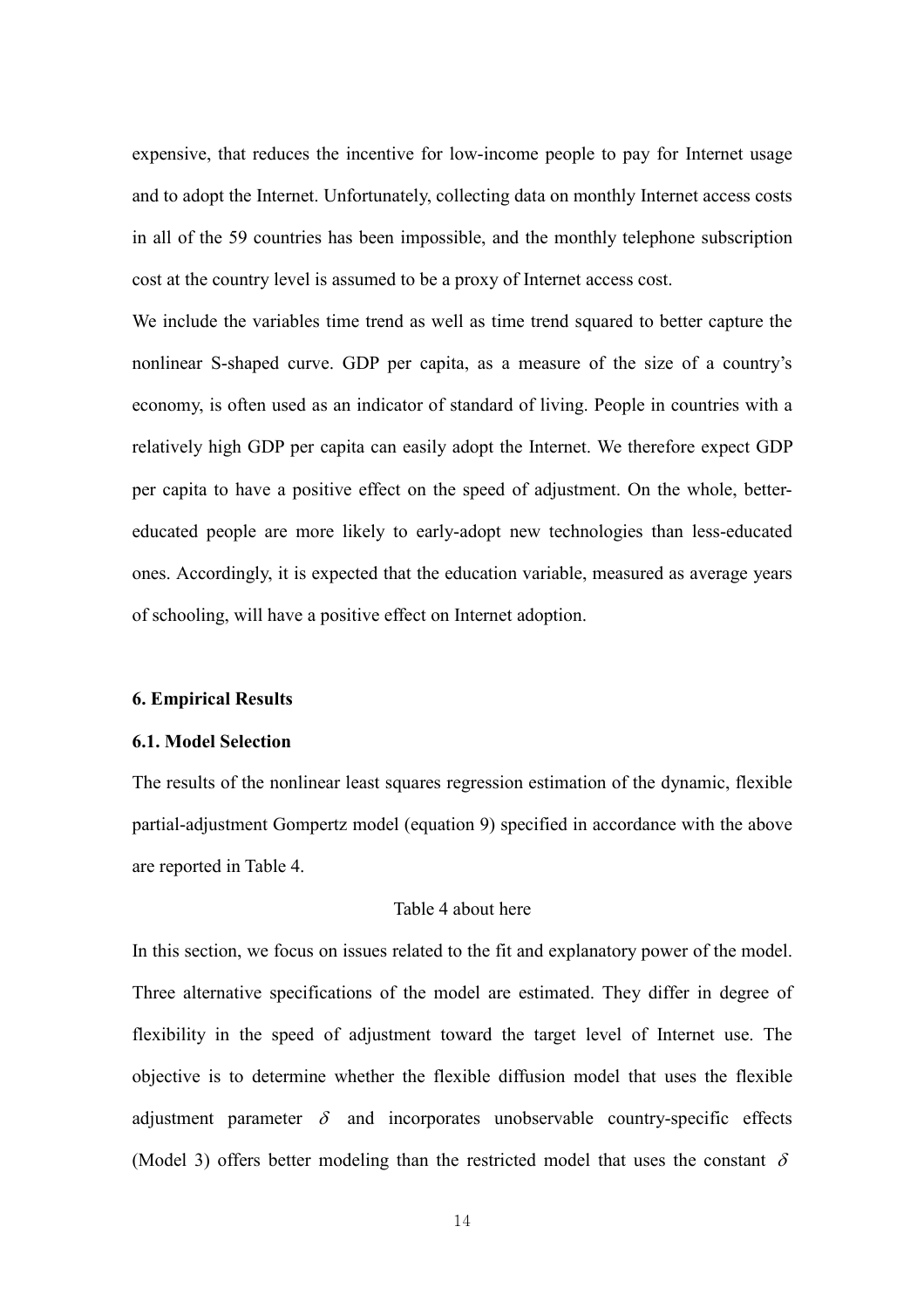(Model 1) or the intermediate model that uses the flexible  $\delta$  but does not account for country-specific effects (Model 2).

The issue of model selection is examined by determining which of the three models is a better fit for modeling the diffusion pattern of Internet connectivity. To do so, we compare the models' respective root-mean-square error (*RMSE*) and coefficient of determination  $(R^2)$  values:

.

(14) 
$$
RMSE = \sqrt{\frac{\sum_{t=1}^{7} \sum_{i=1}^{59} (Y_{it} - Y_{it})^{2}}{413}}
$$

As Table 4 illustrates, the superiority of Model 3 over Model 1 and Model 2 is confirmed by the lower *RMSE* and the higher  $R^2$  value. In the meantime, Model 2 has better explanatory power than Model 1, given the lower RMSE (0.68 versus 1.09) and the higher  $R^2$  value (0.89 versus 0.69). The key difference between Model 1 and Model 2 is that the latter includes flexible speed-of-adjustment parameters. Model 3, though, compared with Model 2, accounts for unobservable country effects by adding country dummy variables. In addition, we try to compare the models' forecasting performance for the year 2003 using MAPE (the mean absolute percentage error) and RMSE (the root-mean-square error—also known as the standard deviation, or dispersion-inprediction error). The two measures are obtained as follows:

(15)  Forecast  
$$
MAPE = \left(\frac{1}{59} \sum_{i=1}^{59} \frac{|Y_{i8} - Y_{i8}|}{Y_{i8}}\right) \times 100\%
$$
, and

(16)  Forecast 
$$
RMSE = \sqrt{\frac{1}{59} \sum_{i=1}^{59} (Y_{i8} - Y_{i8})^2}
$$

#### Table 5 about here

As Table 5 indicates, Model 3 has the lowest forecast MAPE (22.83%) and RMSE (5.52) of the three models. As a whole, we find that the flexible partial-adjustment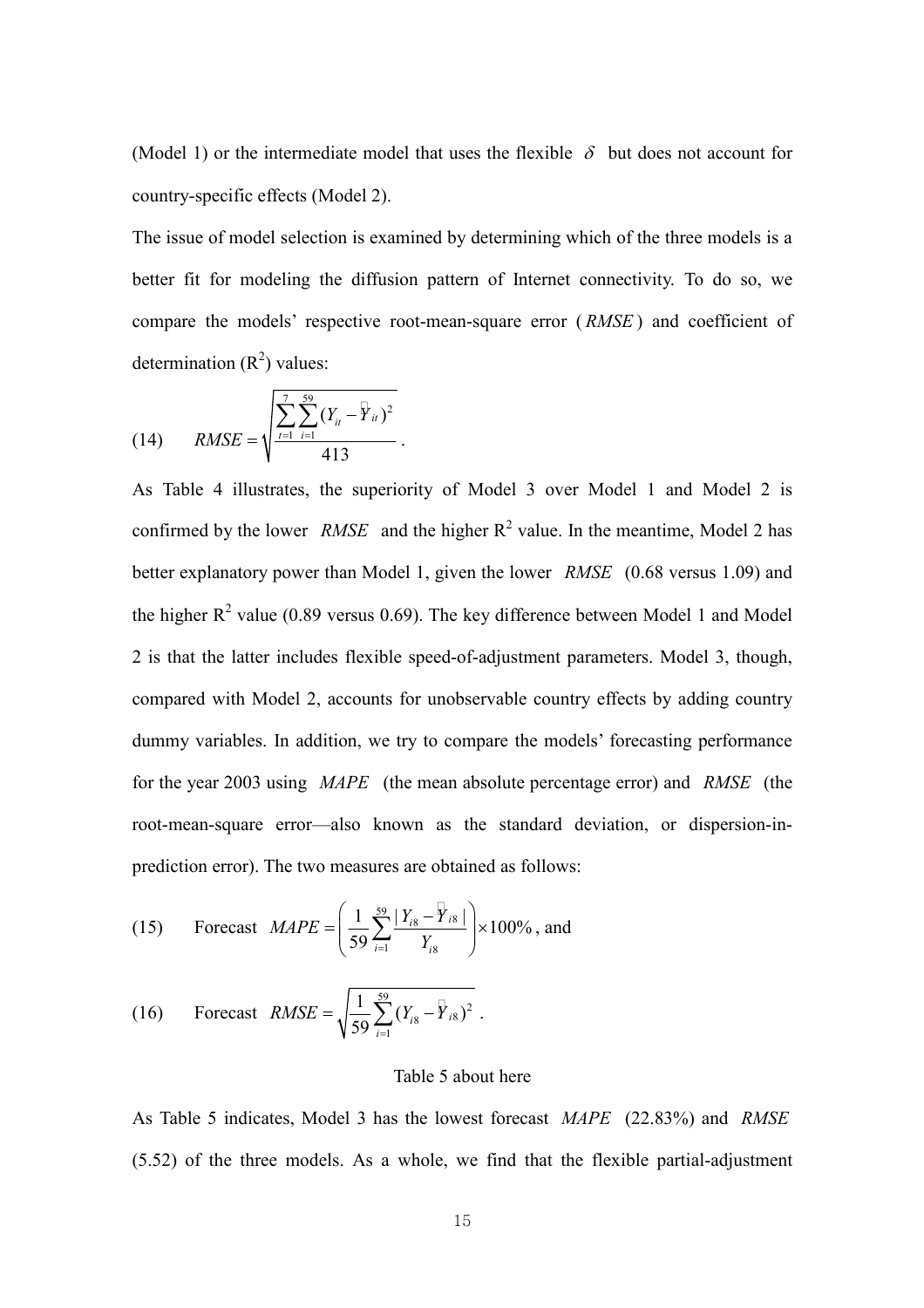model (Model 3), with the speed-of-adjustment parameters and an equilibrium diffusion level incorporating country dummy variables, offers a more complete representation of Internet diffusion in the sample countries. Following a number of joint Chow tests conducted to select a model from among the three models, Model 3 is chosen as the appropriate model of Internet diffusion. However, test results show that the intermediate model (Model 2) is preferred Model 3 ( $F_{58,392} = 2.28$ ) suggesting absent of significant unobserved country heterogeneity at the less than 1% level of significance (critical value < 2.32). The weak preference given to Model 3 indicate that Model 2 is not much different than Model 3 but it has more significant slope parameter estimates. Thus, the subsequent analysis will be based on the estimation results from the intermediate model specification, Model 2. This is interpreted as the equilibrium diffusion levels of Internet usage are not likely to be constant across countries, and the inclusion of unobservable country-specific variables might be essential to the estimation of the dynamic model.

## 6.2. Estimation Results

In the analysis of the determinants of the equilibrium level of Internet diffusion, the variables of computers, telephones, urbanization, and unobservable country-specific dummy variables are taken into consideration. The computer coefficient has a statistically significant positive sign in all three models. A relatively high density of personal computers in the population increases the equilibrium level of Internet diffusion. In the same manner, the telephone main line coefficient is statistically significant and positive in Model 1 and Model 2. In Model 2, the computer coefficient implies that a 1% increase in the number of computers will lead to 1.99% increase in the number of Internet users in the equilibrium, whereas a one unit increase in the number of telephone subscribers per 100 inhabitants will lead to 6.28% increase in the number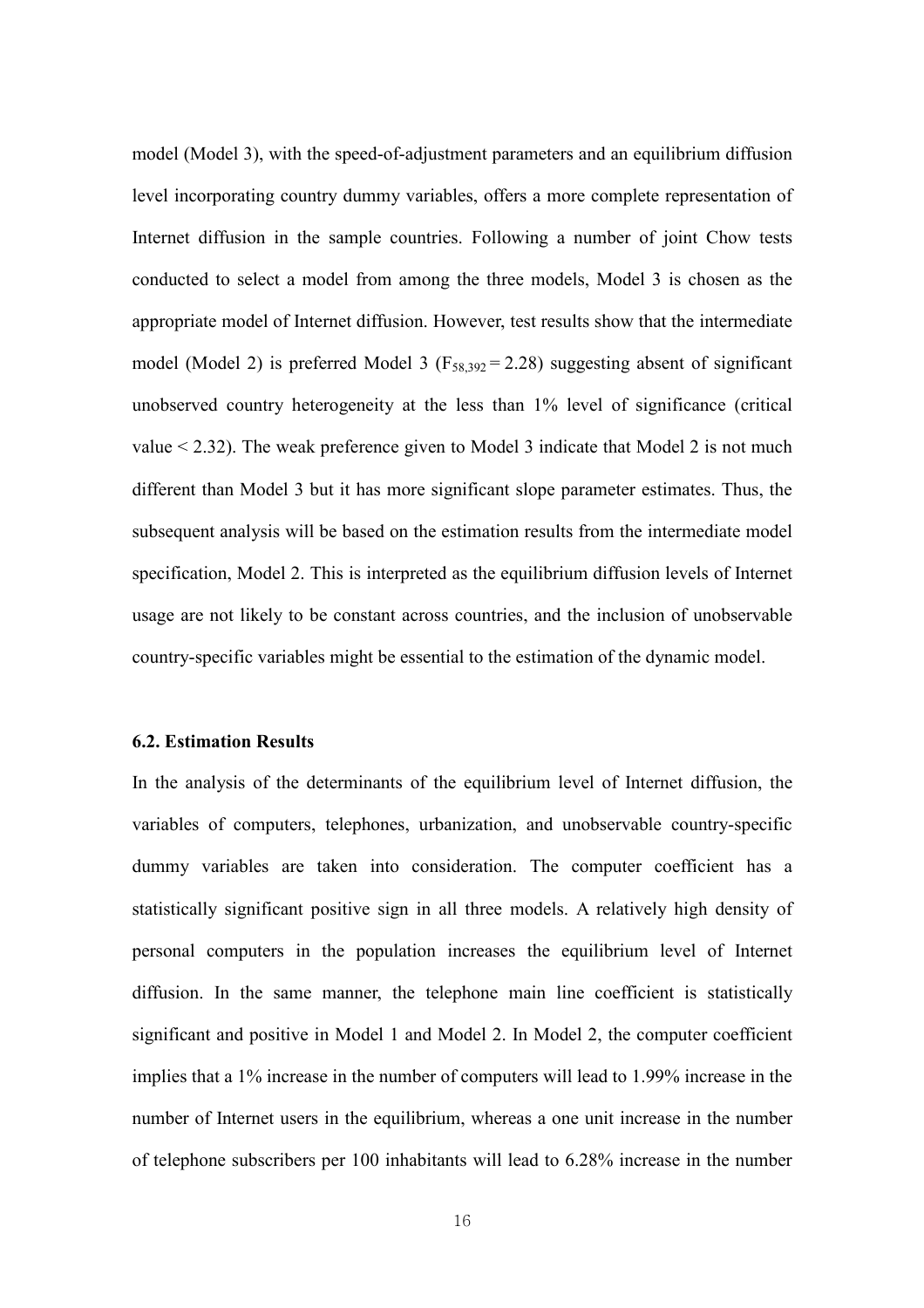of Internet users per 100 inhabitants. In Model 2, comparing those values, we find that the effect of telephone main lines is greater than that of personal computers. The number of personal computers and telephone main lines are indicators of the level of available telecommunications infrastructure.

Those results suggest that developing a country's telecommunications infrastructure contributes to an increase in the Internet diffusion equilibrium level. In accordance with our expectation, urbanization, as well, has a positive impact on the equilibrium level. The positive association supports the hypothesis that people in urban areas are more accustomed to adopting new technologies than their rural counterparts. A 1% increase in urbanization leads to 1.43% increase in Internet diffusion. In Model 3, the country dummy variables from M2 to M59 measure deviation from the reference country, Argentina. For example, the equilibrium level of Australia is higher than that of Argentina by 1.2590, the coefficient of M2, while it is higher than that of Zimbabwe (M59: −0.4329), but statistically insignificant. In this manner, we can find the equilibrium level by taking into consideration each country's unobservable countryspecific factors.

Among the determinants of speed of adjustment, three country-characteristic variables—Gini index, Internet access cost, and GDP per capita—are statistically insignificant. That might be because inequality is low among the developed countries, and the level of GDP per capita and Internet cost does not affect diffusion, as the Internet has become a natural part of life in such countries. The measure of educational attainment—average years of schooling—has a negative effect in Model 2 and no impact in Model 3. Instead, the coefficient of time trend and its square—representing the rate of technological change—are statistically significant, indicating the speed of adjustment is nonlinear. Time trend has a negative impact, and its square term has a

17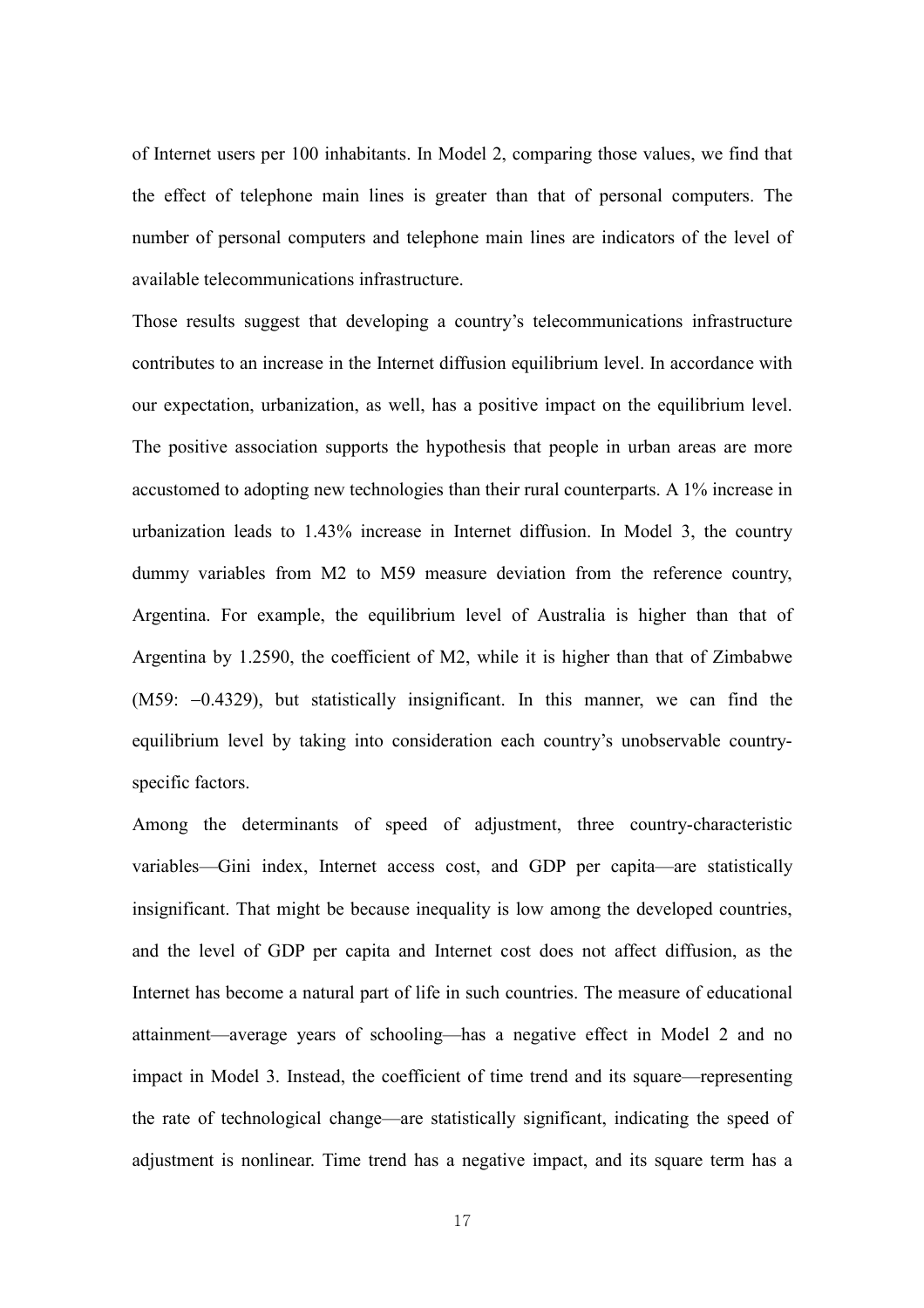positive effect. Internet diffusion is decreasing, but at a decreasing rate.

In this quadratic model, to measure the percentage change of the dependent variable with respect to changes in time trend, we need to take into account the total effect, including the square coefficient. In Model 3, the turning point will be when the time trend equals 5.78. The speed of adjustment decreases in time trend at first, but will turn around at the turning point and will increase in time trend. That is reasonable because it can catch the S-shaped diffusion curve. Actually, in the early stage the diffusion speed is high, but it decreases gradually over time. That is consistent with what is found in the convergence literature, where the initial level of diffusion is negatively correlated with the speed of convergence toward the optimal, or equilibrium, level of diffusion. Somewhat unexpectedly, GDP per capita is not statistically significant in Model 2 or Model 3, indicating that GDP per capita plays no role in the speed of adjustment of Internet diffusion. Contrary to our expectation, the average-years-of-schooling variable also does not seem to explain the speed of adjustment.

In sum, the findings show that elements of telecommunications infrastructure (telephone line, personal computer) are the most important factors determining the diffusion of the Internet among the sample of 59 countries. An increased level of education has a positive effect on the rate of diffusion. Therefore, to promote the diffusion of the Internet, countries should consider investing in telecommunications infrastructure and conducting a progressive policy toward that sector in anticipation of positive spillover effects on the rest of the economy. A final point—the speed of adjustment decreases in the early stage of diffusion, but will increase after a turning point of 5.78 years.

### 7. Summary and Conclusions

This empirical study has two purposes: (1) to examine factors that influence the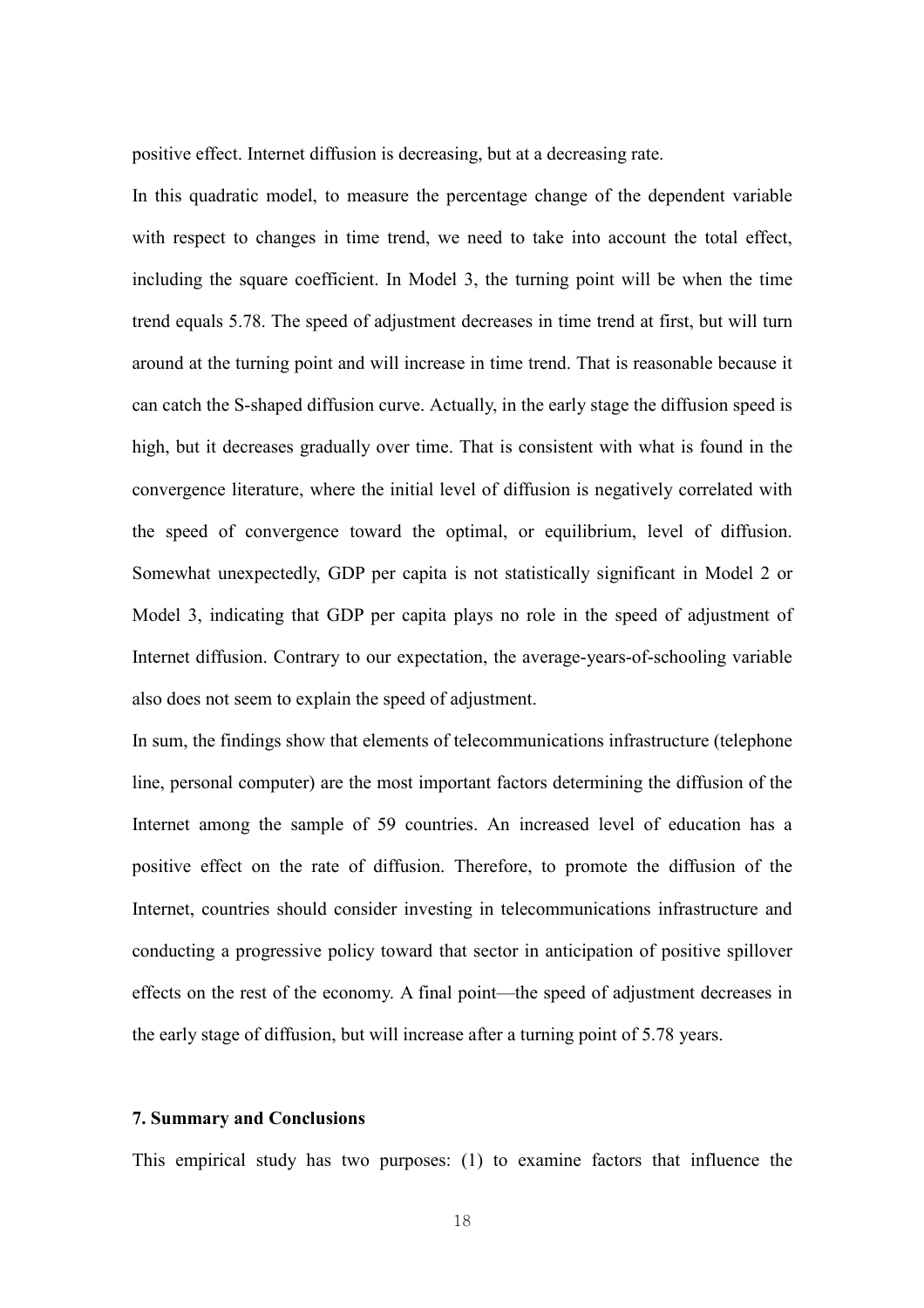diffusion of Internet connectivity across a sample of 59 developed and developing countries; and (2) to specify the Gompertz model by applying it to panel data from the sample countries for the years 1995 to 2003. The sample consists of most of the OECD countries and several developing and newly industrialized economies. It covers a significant share of the recent years of diffusion of Internet connectivity at the global level.

Based on the Gompertz model, we specify a dynamic model with partial adjustment incorporating the equilibrium level of Internet diffusion and flexible speed of adjustment toward a target level of Internet diffusion. The model incorporates unobservable country-specific effects. The model is found to have a better fit and a higher explanatory power based on its having the lowest root-mean-square error, the lowest mean prediction error, and the highest adjusted  $\mathbb{R}^2$ . Similarities in the signs and significance levels of coefficients in the three alternative model specifications with various degrees of flexibility suggest that the underlying structure of the dynamic model is appropriate.

Computer penetration and telephone line density, measuring the telecommunications infrastructure, have positive effects on the equilibrium level of diffusion of Internet connectivity, indicating that investment in the telecommunications infrastructures can raise the equilibrium level of diffusion of Internet connectivity. Looking at the speed of adjustment, we find that the effect of time trend on adjustment speed is nonlinear. That is to say, the rate of adjustment decreases in the early stages as time passes, but it will increase after a turning point in the time trend. Surprisingly, the results of this study suggest that the basic reasons for the global divide in Internet access are not strongly related to country wealth.

This research provides a framework for examining network diffusion on a global scale.

19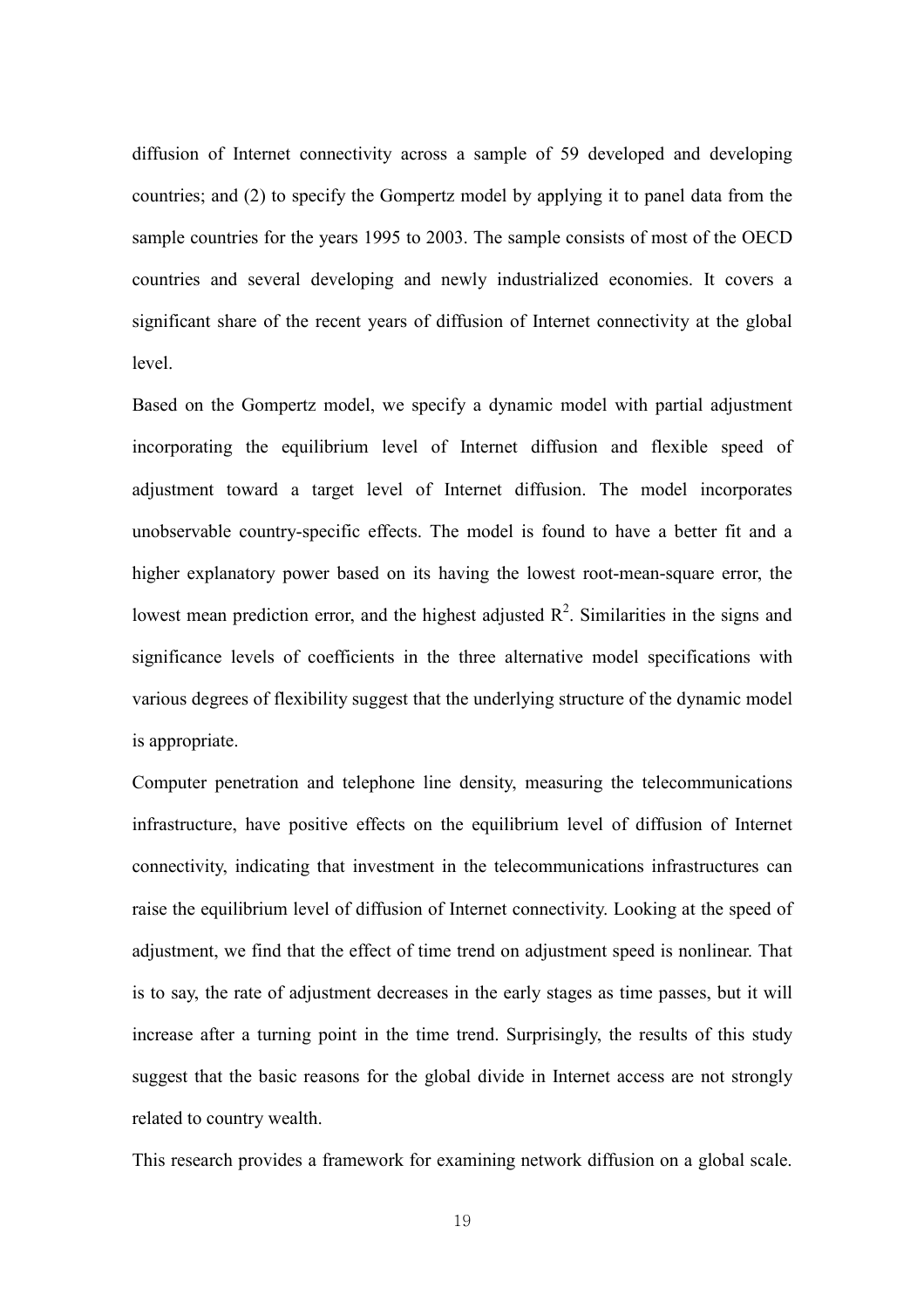In addition, policymakers attempting to bridge the digital divide can use the results presented here. For example, governments of developing countries would be wise to subsidize households in the purchase of computers and to support institutions that promote the penetration of personal computers. Such countries should invest in building effective communications networks to improve access to the Internet, more so than in lowering Internet access costs. Promoting increased telephone line density would be another policy target. Deregulation of the telecommunications sector might enhance connectivity diffusion. In the meantime, the results strongly suggest that the diffusion of Internet connectivity is not stable over time, and consequently policymakers will need to design and employ fluid policies over time.

It must be noted that despite its significant contributions, this study has a number of limitations. First, to refine further the model specification, comparison with other models, such as the logistic growth model, might be useful. Second, our analysis should ideally be supplemented by additional, more detailed information (on both the macro and micro levels)—such as data on competition among Internet service providers, public policy initiatives, the structure of the telecommunications market, and cultural situations. Third, because of lack of availability of data, we made use of monthly telephone subscription costs as a proxy for monthly Internet access costs. Finally, to improve coverage and allow inferences at the global level of Internet diffusion (and contribute to reducing the digital divide), the data set must be expanded to incorporate more developing countries.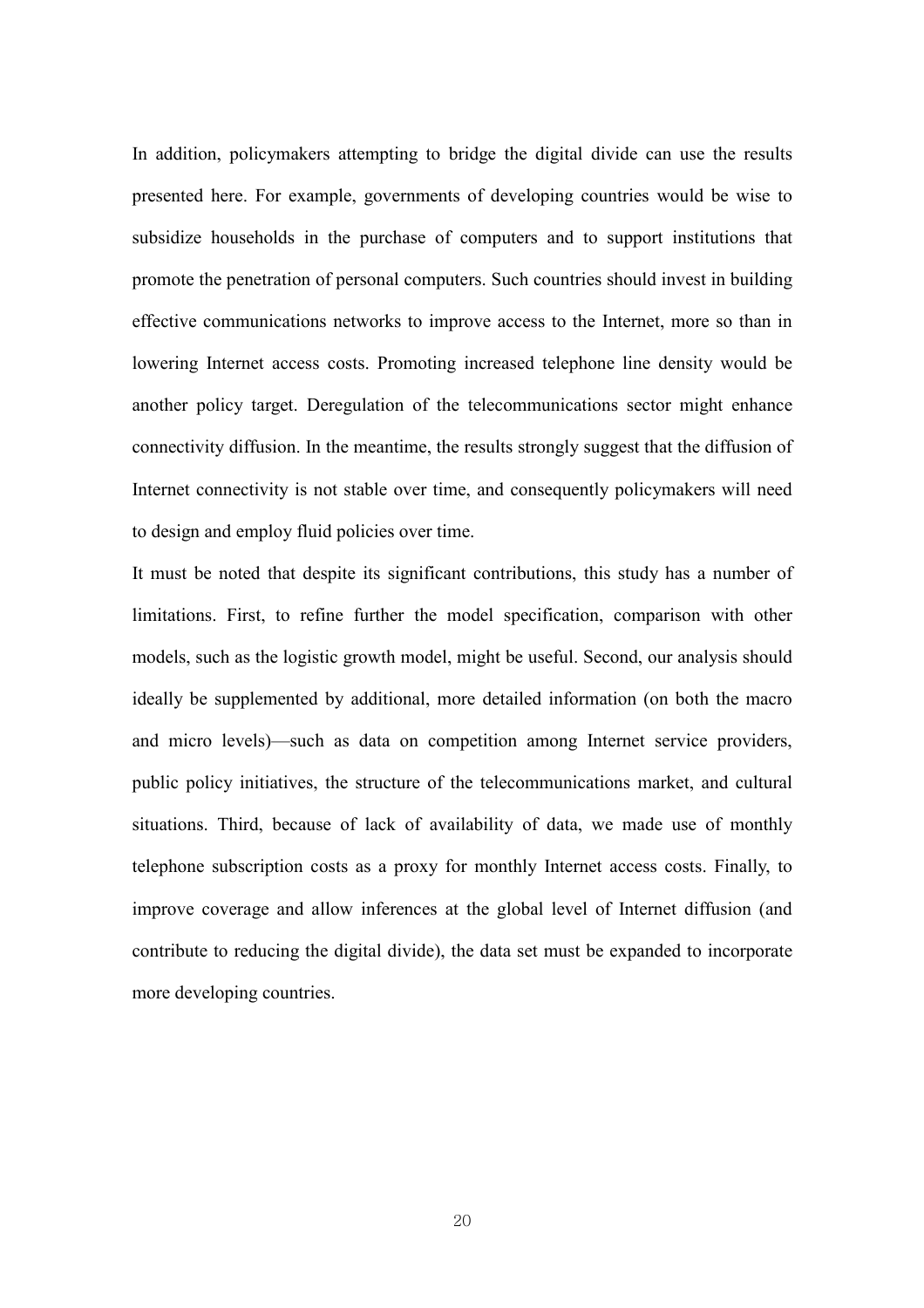#### References

- Bass, F. M. (1969). A new product growth model for consumer durables. Management Science, 15(5), 215–227.
- Dekimpe, M. G., Parker, P. M., & Sarvary, M. (2000). Globalization: Modeling technology adoption timing across countries. Technological Forecasting and Social Change, 63, 25–42.
- Dixon, R. (1980). Hybrid corn revisited. *Econometrica*, 48(6), 1451–1461.
- Edquist, H., & Henrekson, M. (in press). Technological breakthroughs and productivity growth. Research in Economic History.
- Gatignon, H., Eliashberg, J., & Robertson, T. S. (1989). Modeling multinational diffusion patterns: An efficient methodology. Marketing Science, 8(3), 231–247.
- Hargittai, E. (1999). Weaving the Western Web: Explaining differences in Internet connectivity among OECD countries. Telecommunications Policy, 23, 701–718.
- Heshmati, A. (2001). The dynamics of capital structure: Evidence from Swedish micro and small firms. Research in Banking and Finance, 2, 199–241.
- International Telecommunication Union. (2004). World telecommunication indicators 2004. Geneva: Author.
- Kiiski, S., & Pohjola, M. (2002). Cross-country diffusion of the Internet. Information Economics and Policy, 14(2), 297–310.
- Kumar, V., Ganesh, J., & Echambadi, R. (1998). Cross-national diffusion research: What do we know and how certain are we? Journal of Productivity Innovation Management, 15, 255–268.
- Mahajan, V., & Peterson, R. A. (1985). Models for innovation diffusion. London: Sage.
- Meade, N., & Islam, T. (1995). Forecasting with growth curves: An empirical comparison. International Journal of Forecasting, 11, 199–215.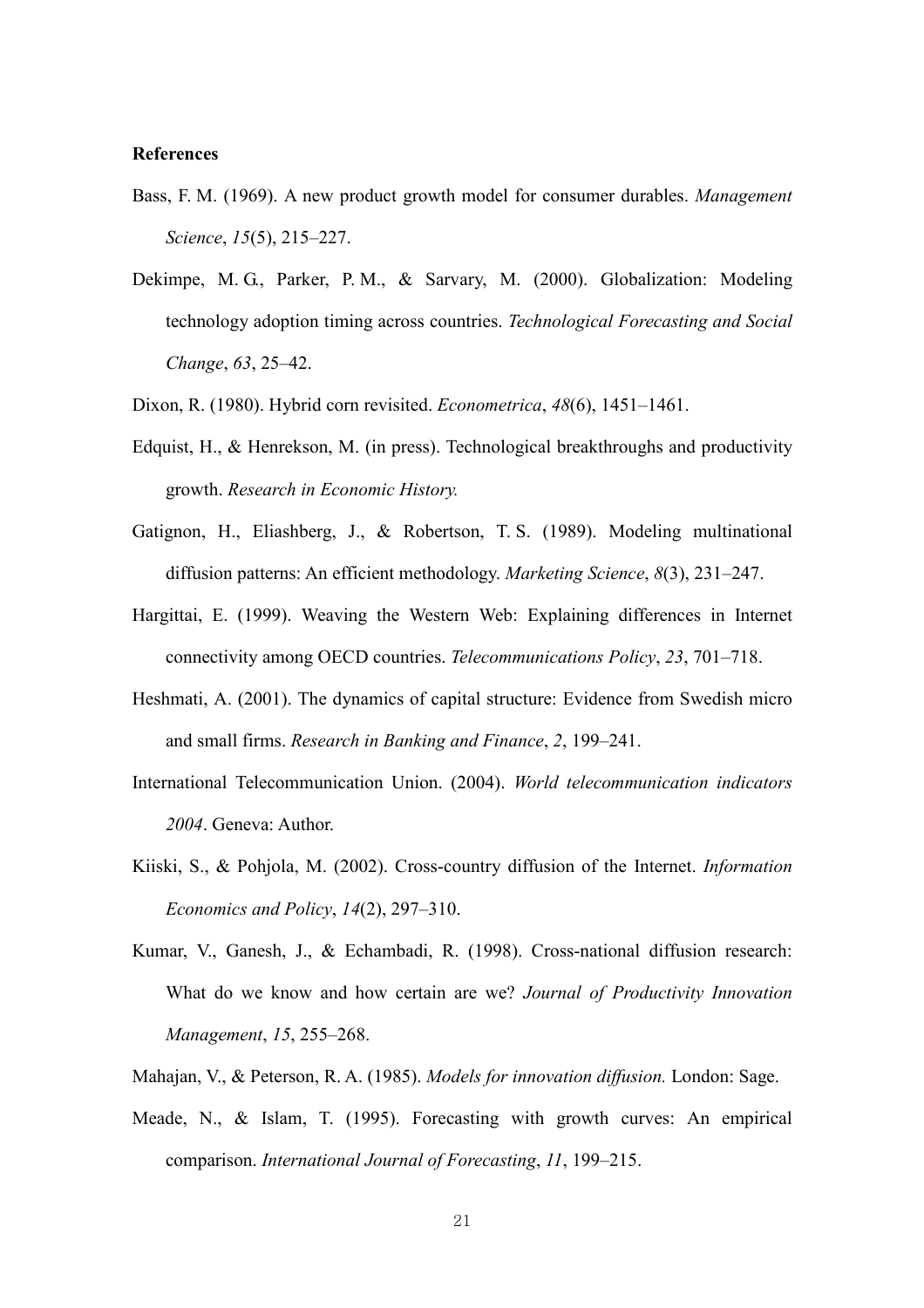Rogers, E. M. (2003). Diffusion of innovation (5th ed.). New York: Free Press.

United Nations University/World Institute for Development Economics Research. (2005). World income inequality database v2.0a, June 2005. Available at http://www.wider.unu.edu/wiid/wiid.htm.

World Bank. (2004). World development indicators 2004. Washington, DC: Author.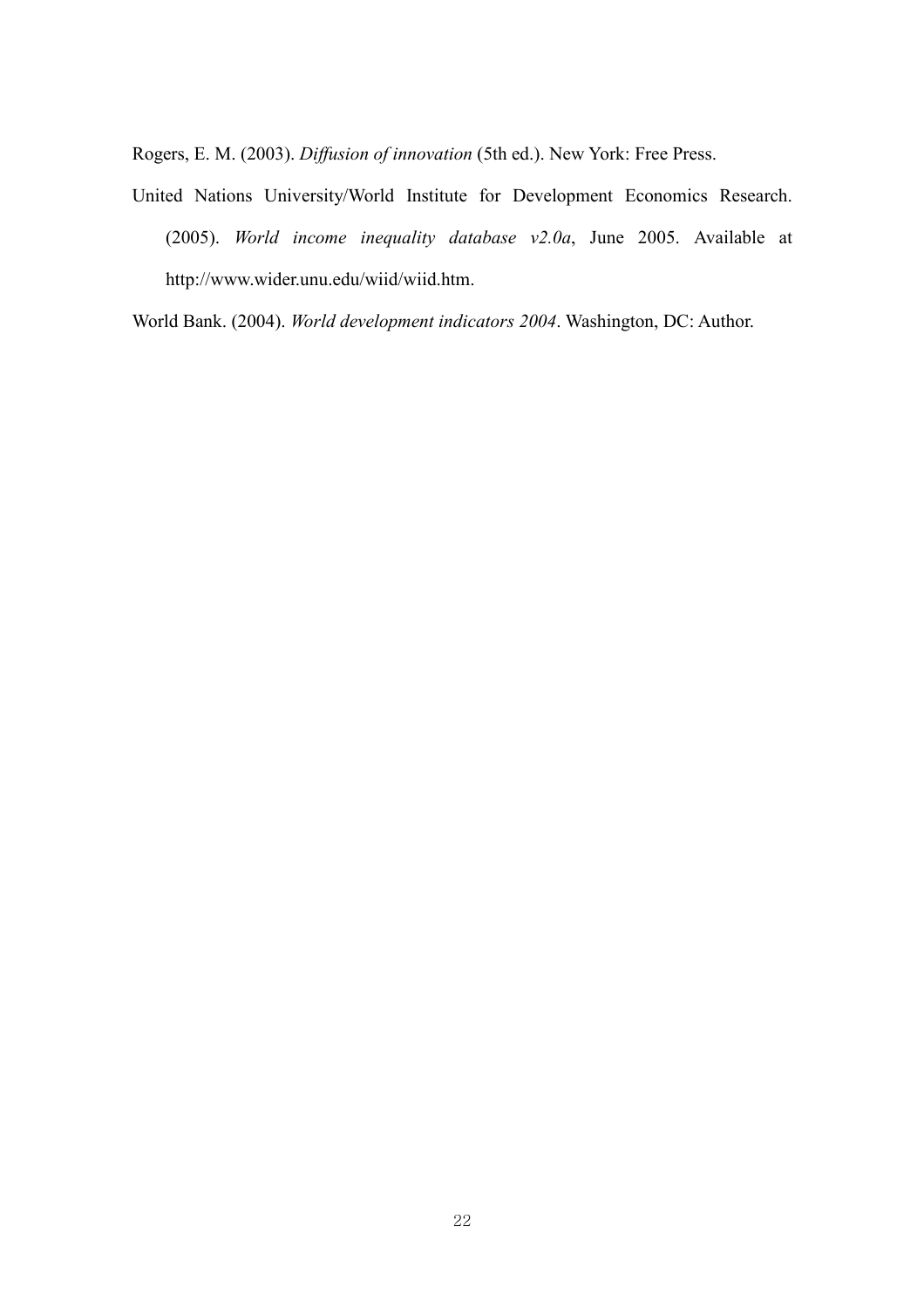| World Region               | Number of Internet<br>Users (millions) | Percentage of<br><b>World Users</b> |  |
|----------------------------|----------------------------------------|-------------------------------------|--|
| World Total                | 622.98                                 | 100.00                              |  |
| East Asia & Pacific        | 181.63                                 | 29.16                               |  |
| Europe & Central Asia      | 176.42                                 | 28.32                               |  |
| Latin America & Caribbean  | 42.83                                  | 6.87                                |  |
| Middle East & North Africa | 13.28                                  | 2.13                                |  |
| North America              | 175.11                                 | 28.11                               |  |
| South America              | 18.59                                  | 2.98                                |  |
| Sub-Saharan Africa         | 6.49                                   | 1.04                                |  |

Table 1. Worldwide Geographical Distribution of Internet Users, 2002

Sources: International Telecommunication Union, 2004.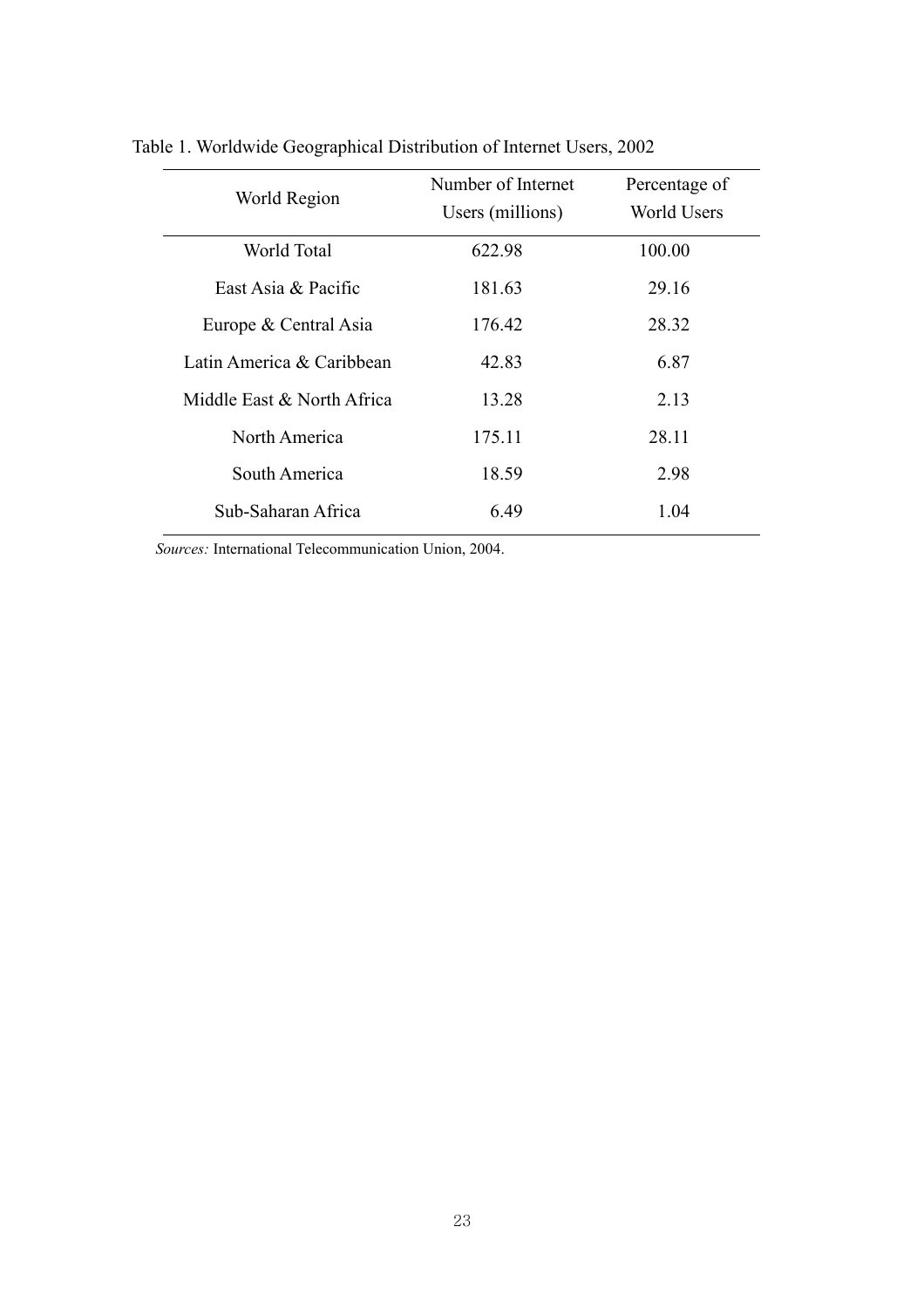| $0 \sim 10$    | $11 \sim 20$ | $21 \sim 30$ | $31 \sim 40$ | $41 \sim 50$ | $51 \sim 60$ |
|----------------|--------------|--------------|--------------|--------------|--------------|
| Nepal          | Argentina    | Jamaica      | France       | Austria      | Norway       |
| Uganda         | Greece       | Poland       | Malaysia     | <b>UK</b>    | Singapore    |
| Ghana          | Hungary      | Chile        | Belgium      | Hong Kong    | Netherlands  |
| Sri Lanka      | Slovak Rep.  | Ireland      | Switzerland  | Germany      | Finland      |
| Kenya          | Spain        | Israel       | Italy        | Japan        | Denmark      |
| India          | Portugal     |              | Slovenia     | Australia    | Canada       |
| Nicaragua      |              |              |              | New Zealand  | <b>USA</b>   |
| Gambia         |              |              |              |              | Korea        |
| Indonesia      |              |              |              |              | Sweden       |
| Egypt          |              |              |              |              |              |
| <b>Bolivia</b> |              |              |              |              |              |
| Guatemala      |              |              |              |              |              |
| Ecuador        |              |              |              |              |              |
| Zimbabwe       |              |              |              |              |              |
| Philippines    |              |              |              |              |              |
| Colombia       |              |              |              |              |              |
| Iran           |              |              |              |              |              |
| Venezuela      |              |              |              |              |              |
| Tunisia        |              |              |              |              |              |
| Jordan         |              |              |              |              |              |
| South Africa   |              |              |              |              |              |
| Turkey         |              |              |              |              |              |
| Thailand       |              |              |              |              |              |
| <b>Brazil</b>  |              |              |              |              |              |
| Peru           |              |              |              |              |              |
| Mexico         |              |              |              |              |              |

Table 2. Number of Internet Users per 100 Inhabitants, 2002

Sources: International Telecommunication Union, 2004.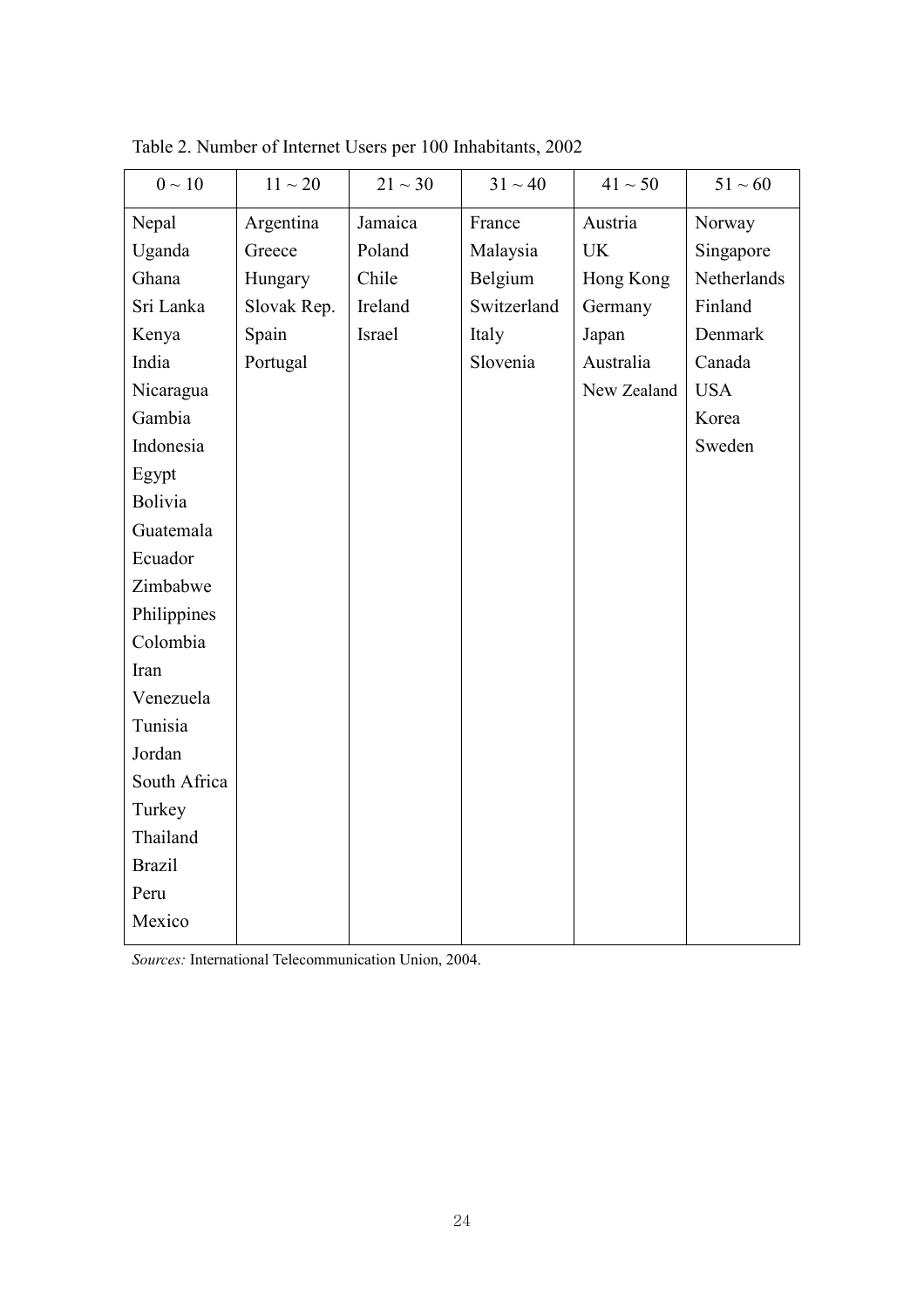| Variable           | Description                                            | Mean     | Std<br>Dev | Minimum | Maximum  |
|--------------------|--------------------------------------------------------|----------|------------|---------|----------|
| Internet           | 100<br>Internet<br>users<br>per<br>inhabitants         | 10.58    | 0.66       | 0.00035 | 57.31    |
| Computer           | Personal computers per 100<br>inhabitants              | 14.70    | 0.75       | 0.05    | 70.87    |
| Telephone          | Telephone main lines per 100<br>inhabitants            | 29.46    | 1.08       | 0.20    | 75.76    |
| Urban              | Urban population share over<br>total population $(\%)$ | 63.99    | 1.00       | 12.20   | 100.00   |
| <b>GINI</b>        | Gini index                                             | 40.88    | 0.50       | 25.11   | 73.20    |
| Cost               | Monthly telephone<br>subscription cost (US \$)         | 11.75    | 0.56       | 0.14    | 147.78   |
| Trend              | Time trend (year, 1995)                                | 4.00     | 0.82       | 1.00    | 7.00     |
| Trend <sub>2</sub> | Time trend square<br>(year, 1995) <sup>2</sup>         | 20.00    | 17.68      | 1.00    | 49.00    |
| <b>GDP</b>         | GDP/capita in 1995 U.S. \$                             | 12574.69 | 608.63     | 24.20   | 46894.90 |
| Education          | Average years of schooling                             | 7.30     | 0.12       | 2.00    | 12.00    |
| M2-M59             | Country dummy variable                                 | 0.02     | 0.01       | 0.00    | 1.00     |

Sources: World Bank, 2004; International Telecommunication Union, 2004; United Nations University/World Institute for Development Economics Research, 2005.

*Note:* Number of observations is  $59 \times 8 = 472$ .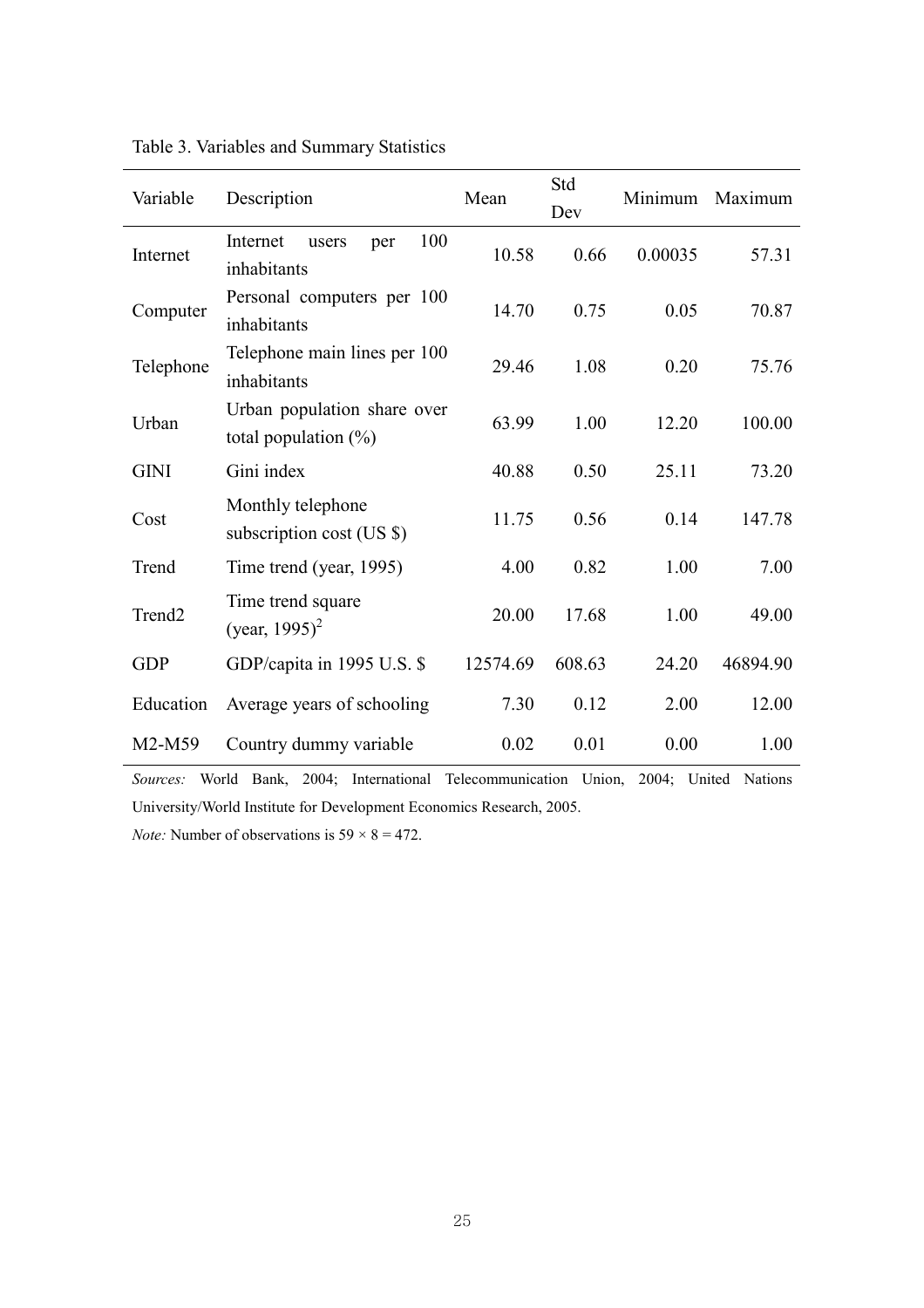| Variable                               | Model 1          |         | Model 2        |            | Model 3       |            |
|----------------------------------------|------------------|---------|----------------|------------|---------------|------------|
|                                        | Estimate         | Std Err | Estimate       | Std Err    | Estimate      | Std Err    |
|                                        |                  |         |                |            |               |            |
| A. Determinants of equilibrium level   |                  |         |                |            |               |            |
| Intercept                              | $-1.9385***$     | 0.2532  | $-2.9860$ ***  | 0.2553     | $-3.0350^*$   | 1.6984     |
| Computer                               | $0.0307^{***}\,$ | 0.0095  | $0.0199*$      | 0.0102     | $0.0380**$    | 0.0168     |
| Telephone                              | $0.0454***$      | 0.0073  | $0.0628^{***}$ | 0.0069     | 0.0369        | 0.0403     |
| Urbanization                           | $0.0194***$      | 0.0045  | $0.0143***$    | 0.0040     | 0.0071        | 0.0163     |
| M <sub>2</sub>                         |                  |         |                |            | 1.2590        | 1.1511     |
| M59                                    |                  |         |                |            | $-0.4329$     | 1.2509     |
|                                        |                  |         |                |            |               |            |
| B. Determinants of speed of adjustment |                  |         |                |            |               |            |
| Intercept                              | $0.7695***$      | 0.0377  | $2.1762***$    | 0.1452     | $2.1899***$   | 0.1476     |
| <b>GINI</b> coeff                      |                  |         | $-0.0027$      | 0.0020     | $-0.0033$     | 0.0021     |
| Cost                                   |                  |         | $-0.0047$      | 0.0054     | $-0.0005$     | 0.0062     |
| T (trend)                              |                  |         | $-0.7548$ ***  | 0.0544     | $-0.8003***$  | 0.0697     |
| T squared                              |                  |         | $0.0697***$    | 0.0067     | $0.0692***$   | 0.0085     |
| <b>GDP</b>                             |                  |         | 0.3456E-05     | 0.3064E-05 | $-0.3319E-05$ | 0.3821E-05 |
| Education                              |                  |         | $-0.0448$ ***  | 0.0110     | $-0.0002$     | 0.01160    |
|                                        |                  |         |                |            |               |            |
| Adjusted $R^2$                         | 0.6940           |         |                | 0.9256     | 0.9541        |            |
| <b>RMSE</b>                            | 1.1675           |         | 0.6346         |            | 0.4746        |            |

Table 4. Nonlinear Least Squares Estimation Results, Based on 472 Observations.

Notes: Model 1 is characterized by constant speed of adjustment. Model 2 incorporates flexible speed of adjustment but ignores country heterogeneity effects. Model 3 incorporates both flexible speed of adjustment and unobserved country heterogeneity effects.

The superscripts \*\*\*, \*\*, and \* indicate statistically significant at 1%, 5%, and 10%.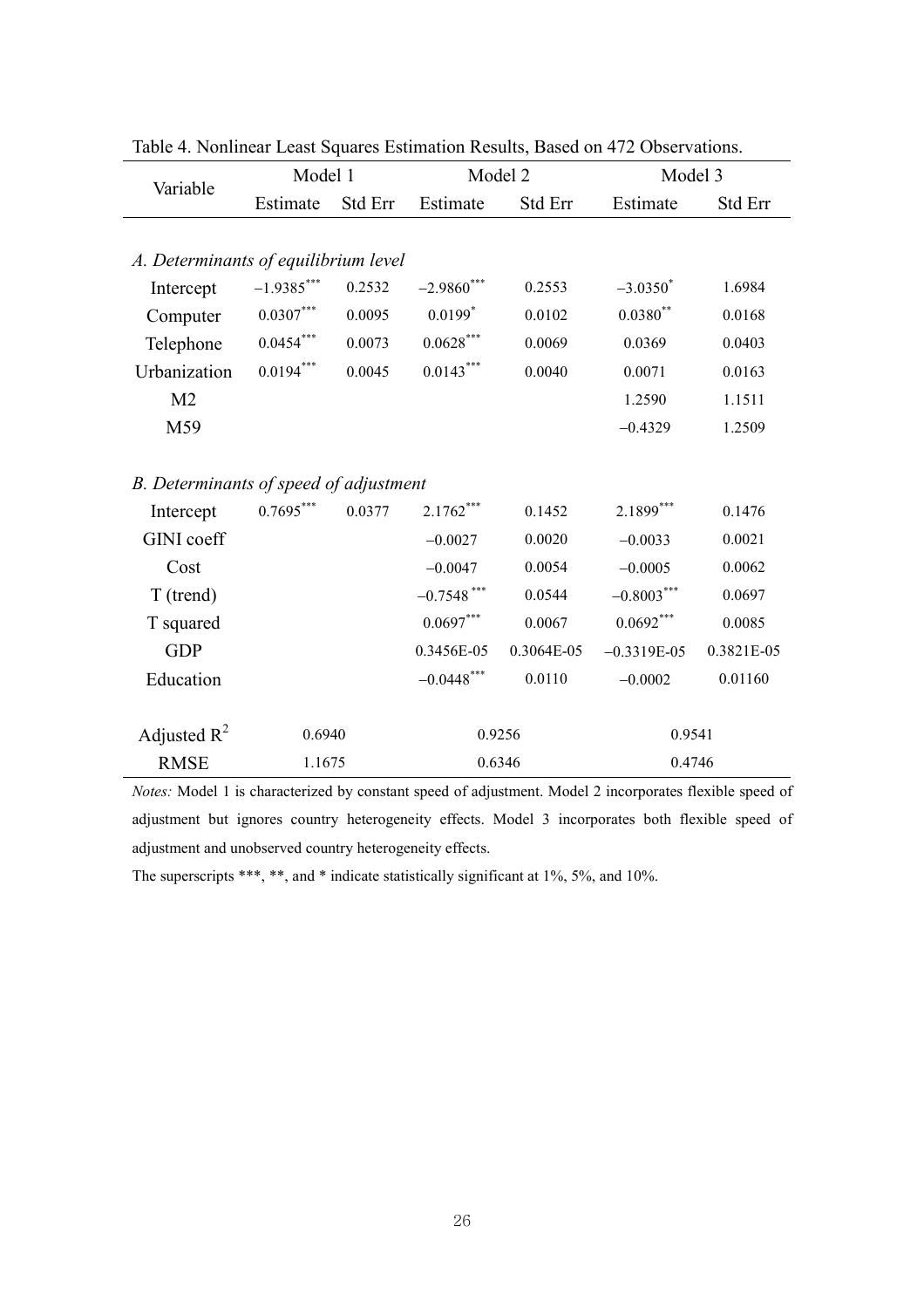| Table 5. Comparison of Frequencia Ferrormance, for $2003$ , Comparison and Tunbil |         |         |         |  |  |
|-----------------------------------------------------------------------------------|---------|---------|---------|--|--|
|                                                                                   | Model 1 | Model 2 | Model 3 |  |  |
| MAPE $(\% )$                                                                      | 59.2053 | 42.7568 | 22.8264 |  |  |
| <b>RMSE</b>                                                                       | 17.9990 | 10.0461 | 5.5178  |  |  |

Table 5. Comparison of Prediction Performance, for 2003, Using MAPE and RMSE

Note: MAPE = mean absolute percentage prediction error; RMSE = root-mean-square error.